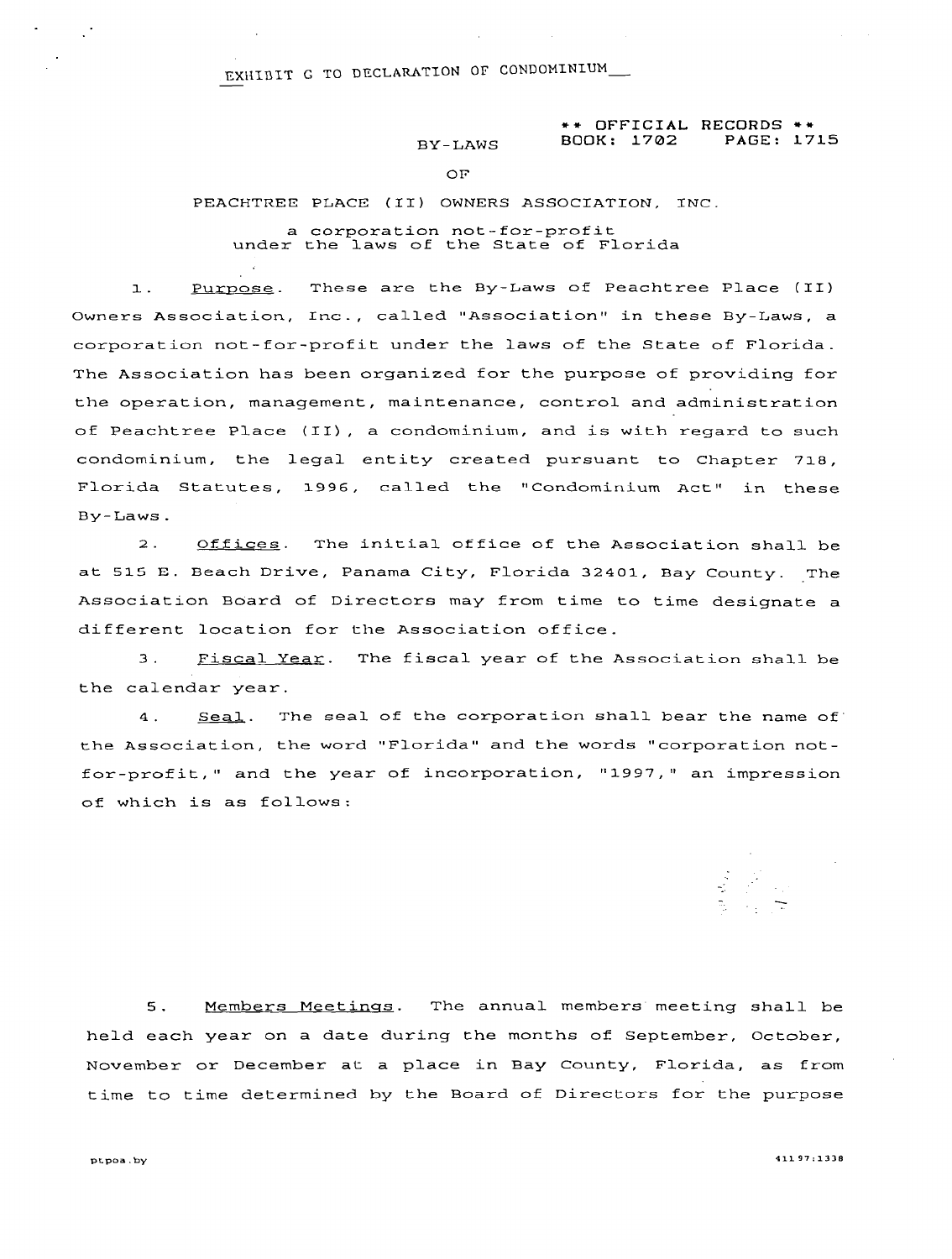### \*\* OFFICIAL RECORDS \*\*<br>BOOK: 1702 PAGE: 1716 BOOK: 1702

of electing directors and transacting any other business authorized to be transacted by the members.

**6.** Special Meetinqs. Special meetings shall be held whenever allowed by the Condominium Act or called by the President or Vice President or by a majority of the Board of Directors, and must be called by such officers upon receipt of a written request from members holding ten percent **(10%)** of the voting interests of the entire membership.

7. Notice. Notice of all members meetings stating the time and place and identifying each agenda item for which the meeting is called shall be given by the President or Vice President or Secretary unless waived in writing. Such notice shall be posted at a conspicuous place designated by the Board of Directors on the condominium property at least fourteen **(14)** continuous days preceding the meeting and shall be in writing to each member at his address as it appears on the books of the Association and shall be mailed not less than fourteen **(14)** days nor more than. sixty **(60)**  days prior to the date of the meeting. An officer of the Association shall provide an affidavit, to be included in the official records of the Association, affirming that notices of the Association meeting were mailed or-hand delivered in accordance with this provision, to each unit owner at the address last furnished to the Association. Notice of meeting may be waived before the meetings.

8. Quorum. **A** quorum of members meetings shall consist of persons holding one-fifth of the voting interests of the entire memberehip. The acte approved by a majority of the voting interests present at a meeting at which a quorum is present shall constitute the act of the members, except when approval by a greater voting interest is required by the Declaration of Condominium of the condominium operated by the Association, the Articles of Incorporation of the Association or these By-Laws. In determining whether a quorum is present, proxies may be counted as voting interests present.

Owners Association By-Laws-2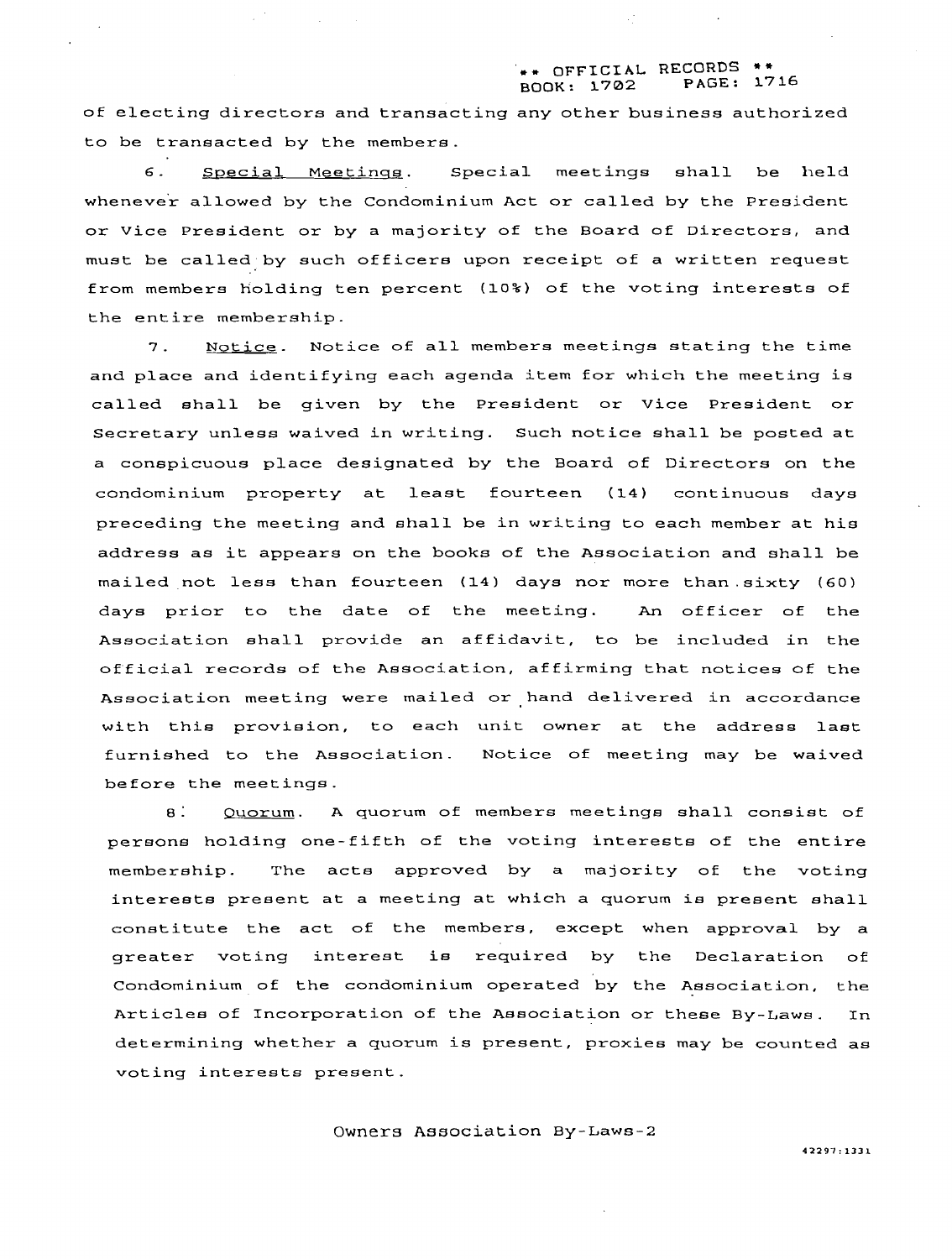#### \*\* **OFFICIAL RECORDS** \*\* **BOOK: 1702 PAGE: 1717**

9. Members Vote. At any meeting of the members, the voting interest of each unit shall be entitled to cast one (1) vote for each apartment he owns, which shall not be cumulative.

10. Multiple Ownership.

a. If a unit is owned by one (1) person or entity, the right to vote on behalf of such unit shall be established by the record title to the unit. If an unit is owned by more than one (1) person, the person or entity entitled to cast the vote for the unit shall be designated by a voting certificate signed by all of the record owners of the unit and filed with the Secretary of the Association. If a unit is owned by a corporation, the person entitled to cast the vote for the unit shall be designated by a certificate signed by the President or Vice President and attested by the Secretary or Assistant Secretary of the corporation and filed with the Secretary of the Association. Such certificates shall be valid until revoked or until superseded by a subsequent certificate or a change in the ownership of the unit concerned. A certificate designating a person entitled to cast the vote of a unit may be revoked by any owner of a unit. If such a certificate is not on file, the vote of such owner shall not be considered in determining the requirement for a quorum nor for any other purpose.

b. Notwithstanding the provisions of Subparagraph (a) of this Paragraph 10, whenever any unit is owned by a husband and wife they may, but shall not be required to, designate a Voting Member. In the event a Voting Certificate designating a Voting Member is not filed by the husband and wife, the following provisions shall govern their right to vote.

**(1)** Where both husband and wife are present at a meeting, each shall be regarded as the agent and proxy of the other for purposes of casting the vote for each unit owned by them. In the event they are unable to concur in their decision upon any subject requiring a vote, they shall lose their right to vote on that subject at that meeting.

(2) Where only one (1) spouse is present at a meeting, the spouse present may cast their Voting Interest without Owners Association By-Laws-3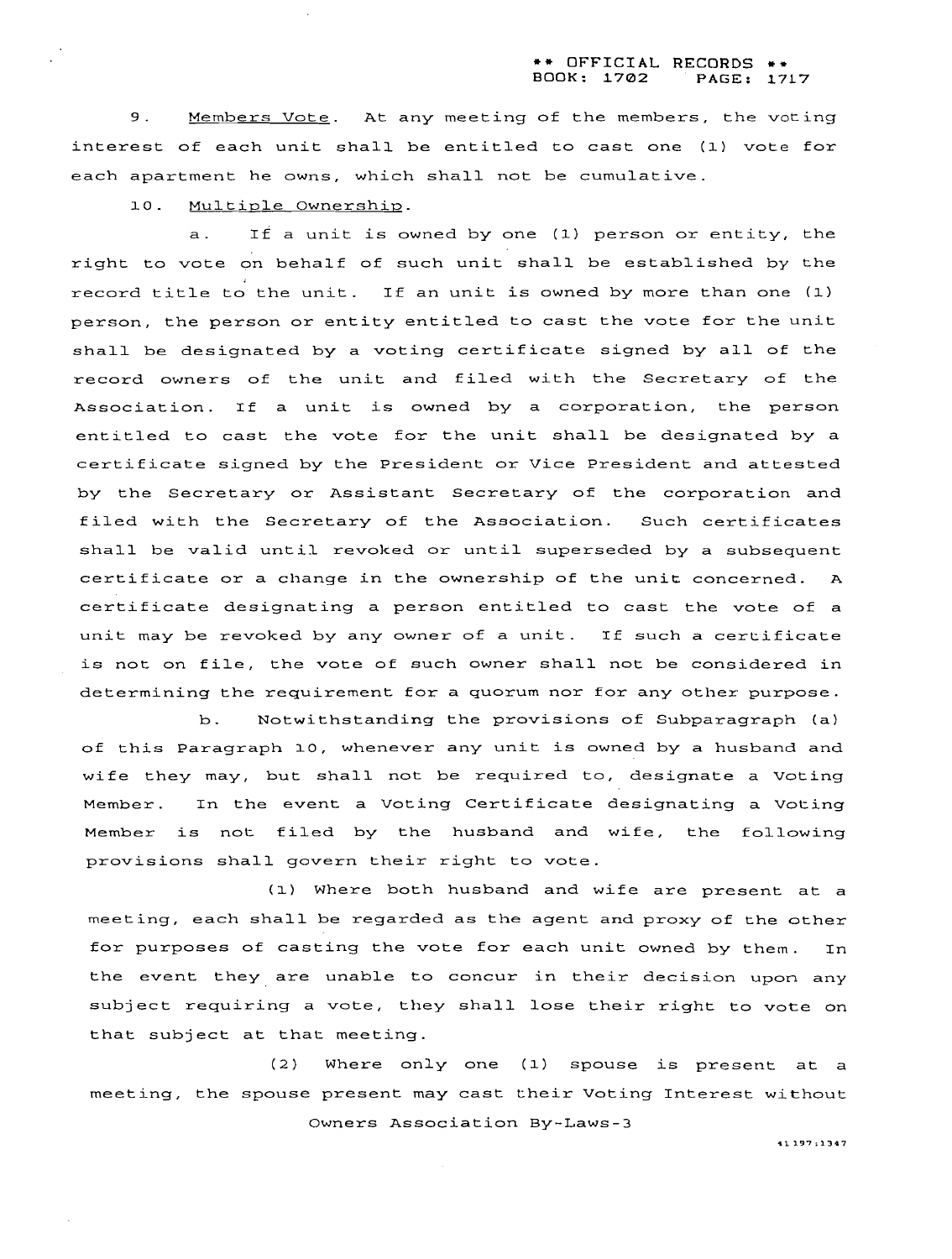establishing the concurrence of the other spouse, absent any prior written notice to the contrary to the Association by the other spouse. In the event of prior written notice to the contrary to the Association by the other spouse, their Voting Interest shall not be considered.

,' **(3** Where neither spouse is present, the person designated in a proxy or Voting Certificate signed by either spouse may cast the Voting Interest, absent any prior written notice to the contrary to the Association by the other spouse or the designation of a different Voting Member by the other spouse. In the event of prior written notice to the contrary to the Association or the designation of a different Voting Member by the other spouse, the Voting Interest shall not be considered.

11. Proxies. Votes may be cast in person or by proxy subject to the following provisions. **A** proxy may be made or revoked by any person entitled to vote and shall be valid only for the particular meeting designated in the proxy and must .be filed with the Secretary before the appointed time of the meeting or any adjournment of the meeting, provided that in no event shall a proxy be valid for a period longer than ninety (90) days after the date of the first meeting for which it was given.

a. Unit owners may not vote by general proxy, but may vote by limited proxy in the following instances:

(1) to waive financial statement requirements,

(2) to waive or reduce reserves,

(3) to amend the Declaration, Articles of Incorporation or the By-Laws, and

**(4)** for any other matter which requires a vote of the unit owners.

b. Unit owners may not vote by limited or general proxy in the election of members of the board of directors.

c. General proxies may be used for other matters for which limited proxies are not required and may also be used in voting for non-substantial changes to items for which a limited proxy is required and given.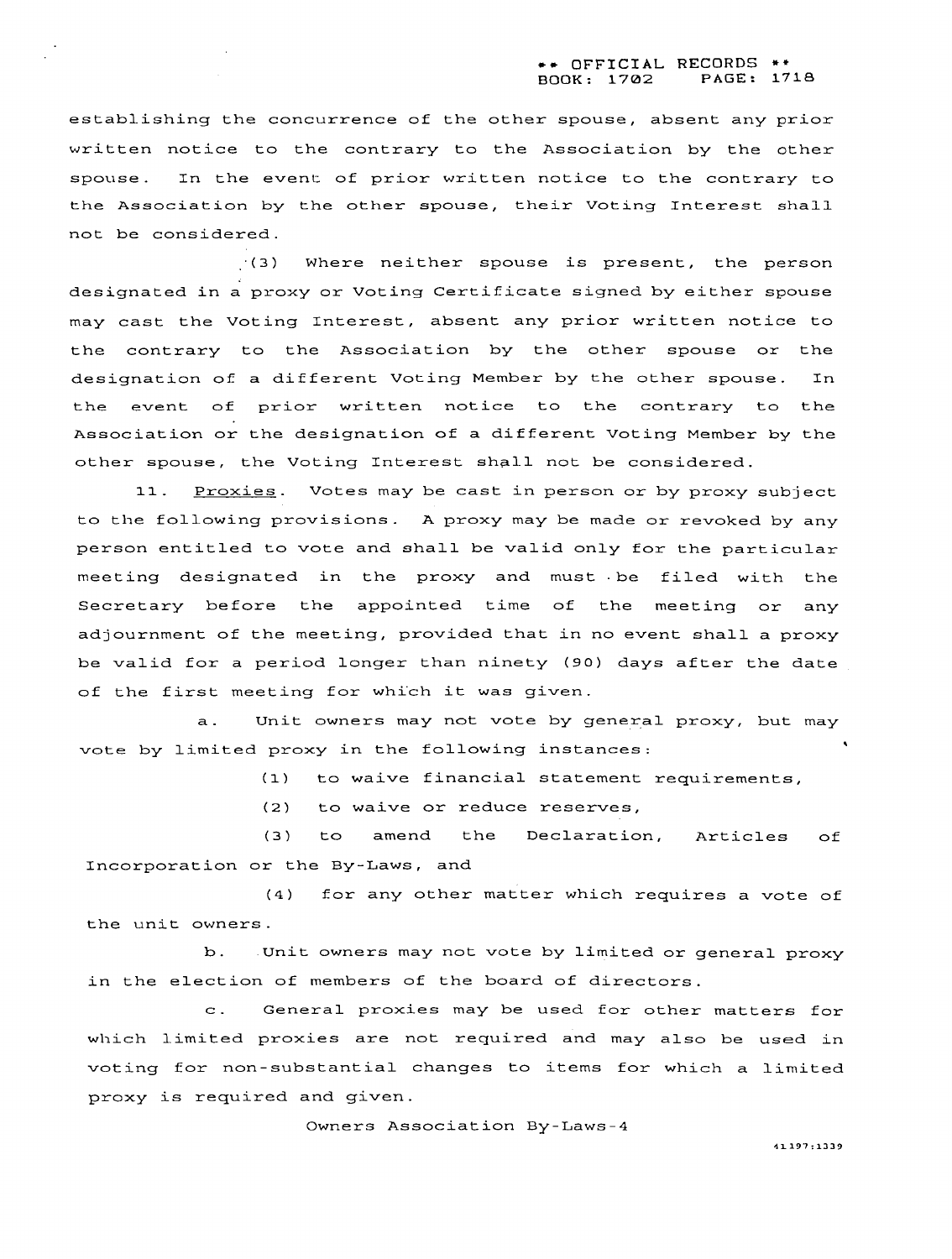#### \*\* OFFICIAL RECORDS \*\*<br>BOOK: 1702 PAGE: 17 BOOK: **1782** PAGE: **1719**

12. Lack of Quorum. If any meeting of members cannot be organized because a quorum is not present, the voting interests who are present, either in person or by proxy, may adjourn the meeting from time to time until a quorum is present.

13. Order of Business. The order of business at annual meetings and as'far as practical at other members meetings shall be :

- a. Election of chairman at meeting.
- b. Call of the roll and certifying of proxies
- c. Proof of notice of meeting or waiver of notice.
- d. Reading and disposal of any unapproved minutes.
- e. Report of officers.
- f. Report of committees
- g. Election of inspectors of an election.
- h. Election of directors.
- i. Unfinished business.
- j. New business.
- **k** . Ad j ournment .

 $\mathcal{L}(\mathcal{A})$ 

14. Reservation of Control by Developer. Until required by the Condominium Act including Section 718.301 thereof, or until Peachtree Place, Inc., its successors or assigns (the "Developer") or any subsequent developer elects to terminate their control of the Association and the condominium operated by it, whichever occurs first, the proceedings of all meetings of members of the Association shall have no effect unless approved by the Board of Directors. Prior to transfer of control, the Developer also reserves the right to chair or designate a representative to chair meeting (s) of members.

15. Number of Directors. The affairs of the Association shall be managed by a Board of not less than three **(3)** nor more than five (5) directors, the exact number to be determined at the time of election.

16. Election of Directors. Election of directors shall be conducted in the following manner: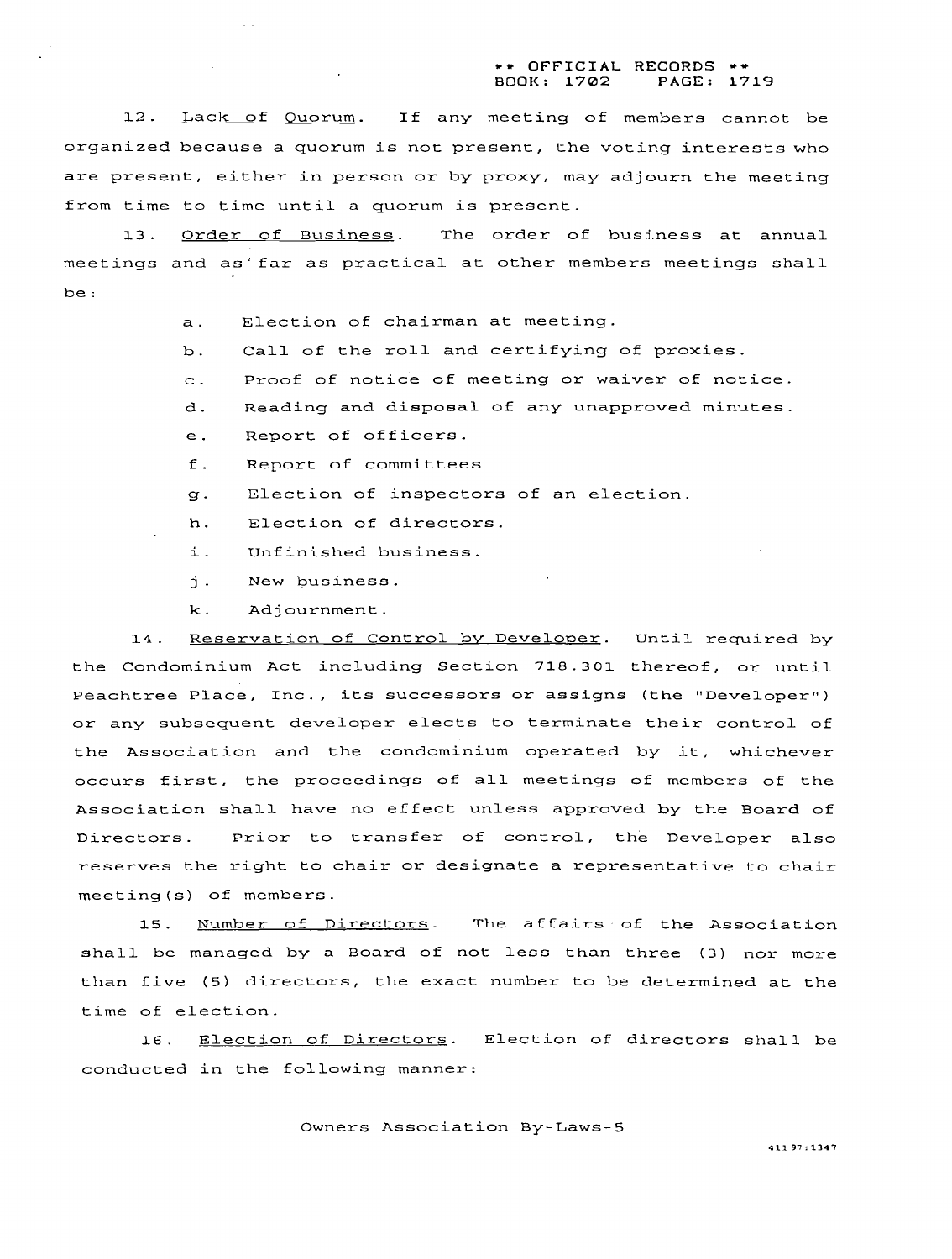### \*\* OFFICIAL RECORDS \*\*<br>BOOK: 1702 PAGE, 17 **BOOK: 1702 PAGE: 1720**

a. Election of directors shall be held at the annual members meeting.

b. The election shall be by secret ballot or voting machine and by a plurality of the voting interests. The owner of each apartment shall be entitled to cast a vote for each of as many nominees as there are vacancies to be filled. There shall be no cumulative voting. Proxies shall in no event be used in electing the board of directors, either in general elections or elections to fill vacancies caused by recall, resignation, or otherwise.

c. Not less than 60 days before a scheduled election, the association shall mail or deliver, whether by separate association mailing or included in another association mailing or delivery including regularly published newsletters, to each unit owner entitled to vote, a first notice of the date of the election. Any Unit Owner or other eligible person desiring to be a candidate for the board of administration must give written notice to the Association not less than 40 days before a scheduled election. Together with the written notice and agenda as set forth in subparagraph 7., the association shall then mail or deliver a copy of the meeting agenda and a second notice of the election meeting to all unit owners entitled to vote. therein, together with a ballot which shall list all candidates. Upon request of a candidate, the association shall include an information sheet, no larger than **8**  1/2 inches by **11** inches which must be furnished by the candidate not less than 35 days before the election, to be included with the mailing of the ballot, with the costs of mailing or delivery and copying to be borne by the association. However, the association has no liability for the contents of the information sheets prepared by the candidates. Elections shall be decided by a plurality of those ballots cast. There shall be no quorum requirement; however, at least 20 percent of the eligible voters must cast a hallot in order to have a valid election of members of the board of administration. No unit owner shall permit any other person to vote his ballot, and any such ballots improperly cast shall be deemed invalid. A unit owner who needs assistance in

Owners Association By-Laws-6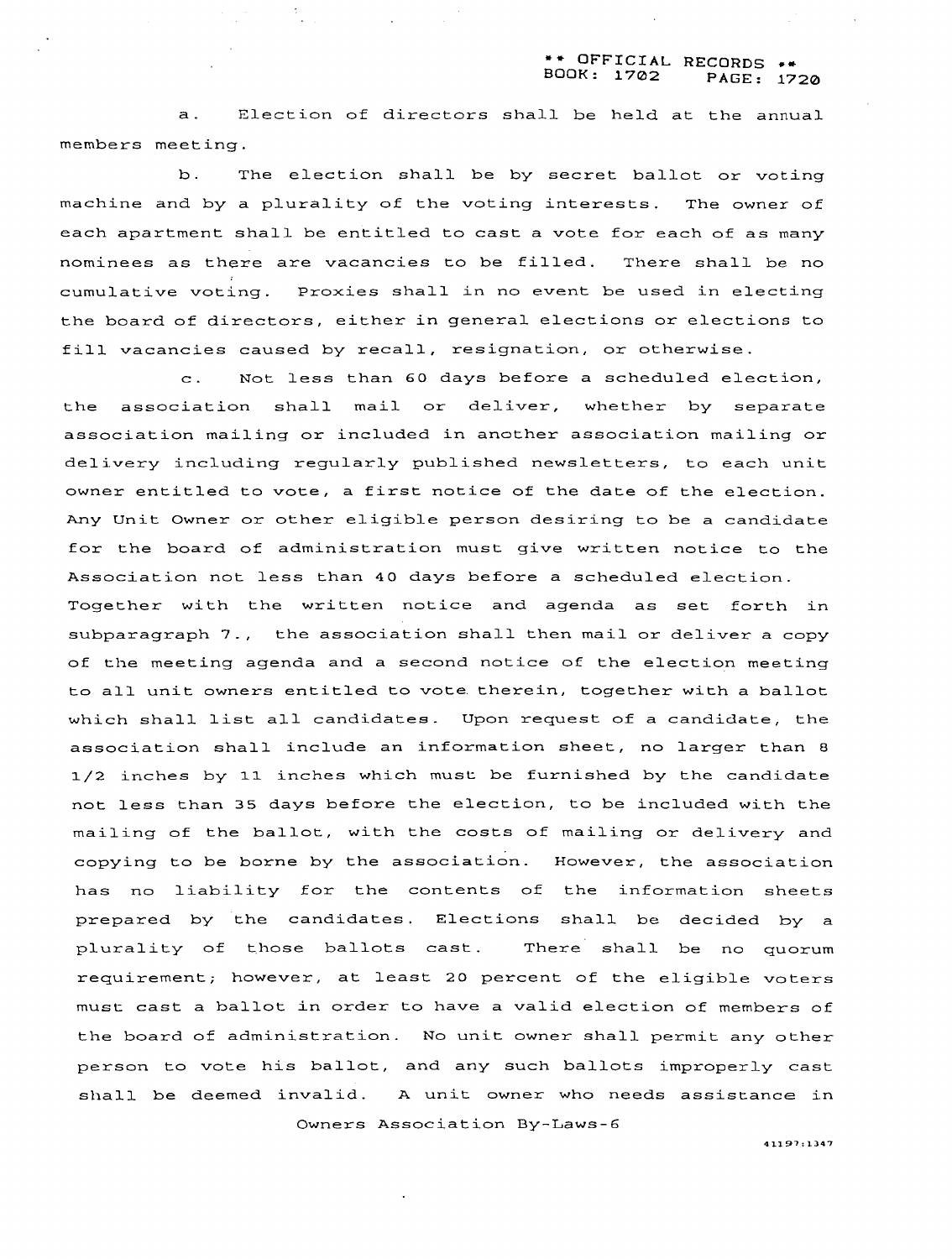### \*\* **OFFICIAL RECORDS** \*\* **BOOK: 1702 PAGE: 1721**

casting the ballot for the reasons stated in s. **101.051** may obtain assistance in casting the ballot. Any unit owner violating this provision may be fined by the association in accordance with s. 718.303. The regular election shall occur on the date of the annual meeting. Notwithstanding the provisions of this subparagraph, an election and balloting are not required unless more candidates file notices of intent to run or are nominated than vacancies exist on the board.

d. Subject to the provisions of **718.301,** any member of the board of administration may be recalled and removed from office with or without cause by the vote or agreement in writing by a majority of all the voting interests. A special meeting of the unit owners to recall a member or members of the board of administration may be called by ten **(10%)** percent of the voting interest giving notice of the meeting as required for a meeting of unit owners, and the notice shall state the purpose of the meeting.

**(1) If** the recall is approved by a majority of all voting interests by a vote at a meeting, the recall shall be effective as provided herein. The board shall duly notice and hold a board meeting within 5 full business days of the adjournment of the Unit Owner meeting to recall one or more board members. At the meeting, the board shall either certify the recall, in which case such member or members shall be recalled effective immediately and shall turn over to the board within **5** full business days any and all records and property of the Association in their possession, or shall proceed as set forth in subparagraph 3.

**(2)** If the proposed recall is by an agreement in writing by a majority of all voting interests, the agreement in writing or a copy thereof shall be served on the Association by certified mail or by personal service in the manner authorized by chapter **48** of the Florida Rules of Civil Procedure. The board of directors shall duly notice and hold a meeting of the board within **5** full business days after receipt of the agreement in writing. At the meeting, the board shall either certify the written agreement to recall a member or members of the board, in which case such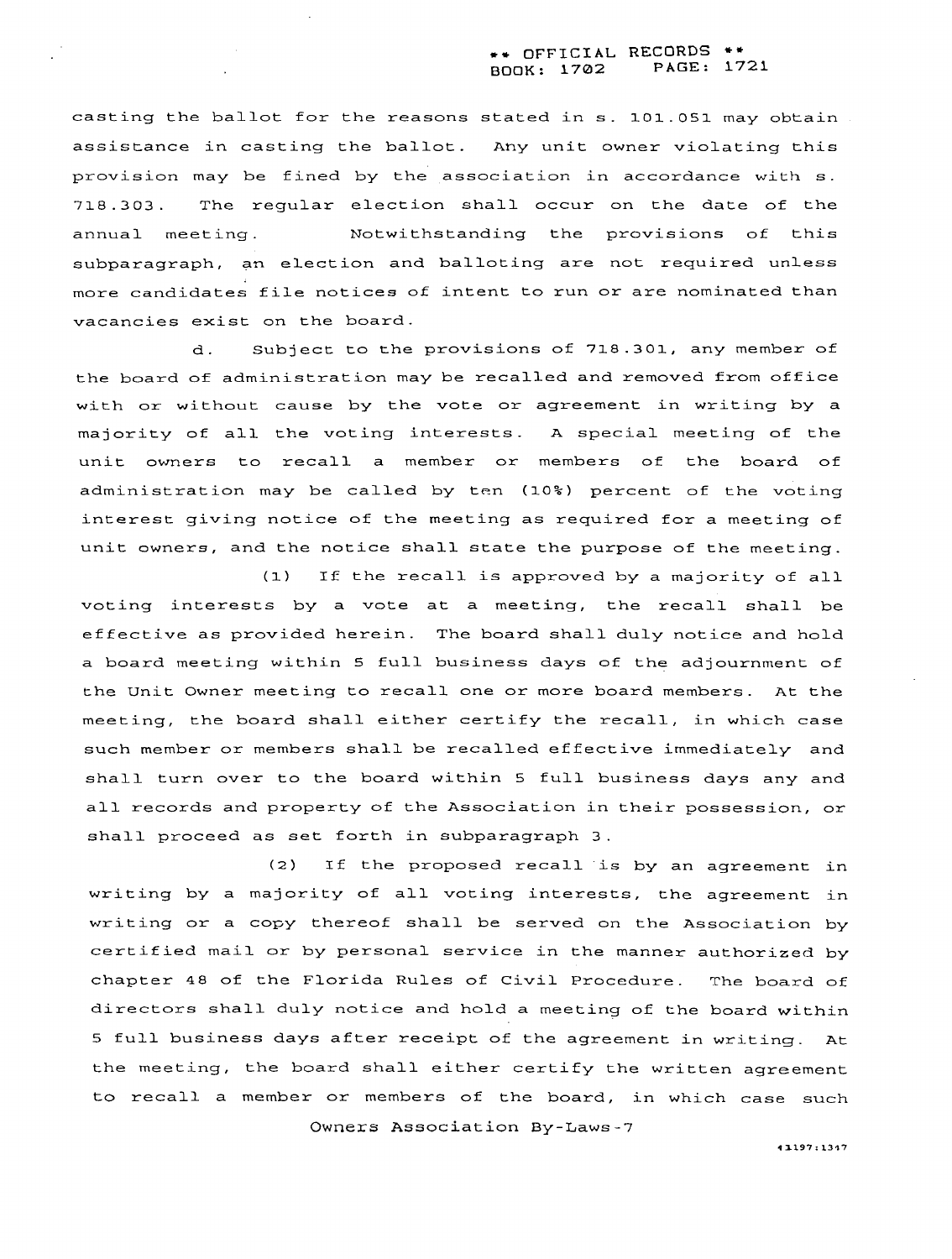member or members shall be recalled effective immediately and shall turn over to the board within *5* full business days any and all records and property of the Association in their possession, or proceed as described in subparagraph (3) .

**(3)** If the board determines not to certify the written agreement to recall a member or members of the board, or does not certify the recall by a vote at a meeting, the board shall, within *5* full business days after the meeting, file with the division a petition for arbitration pursuant to the procedures of Section **718.1255.** For purposes of this section, the Unit Owners who voted at the meeting or who executed the agreement in writing shall constitute one party under the petition for arbitration. If the arbitrator certifies the recall as to any member or members of the board, the recall will be effective upon mailing of the final order of arbitration upon the Association. If the Association fails to comply with the order of the arbitrator, the division may take action pursuant to s. 718.501. Any member or members so recalled shall deliver to the board any and all records of the Association in their possession within **5** full business days of the effective date of the recall.

e. If the board fails to duly notice and hold a board meeting with *5* full business days of service of an agreement in writing or within **5** full business days of the adjournment of the unit owner recall meeting, the recall shall be deemed effective and the board members so recalled shall immediately turn over to the board any and all records and property of the association.

**f.** If a vacancy occurs on the board as a result of a recall and less than a majority of the board members are removed, the vacancy may be filled by the affirmative vote of a majority of the remaining directors, notwithstanding any provision to the contrary contained in this subsection. If vacancies occur on the board as a result of a recall and a majority or more of the board members are removed, the vacancies shall be filled in accordance with procedural rules to be adopted by the division, which rules need not be consistent wit this subsection. The rules must provide

**Owners Association By-Laws-8**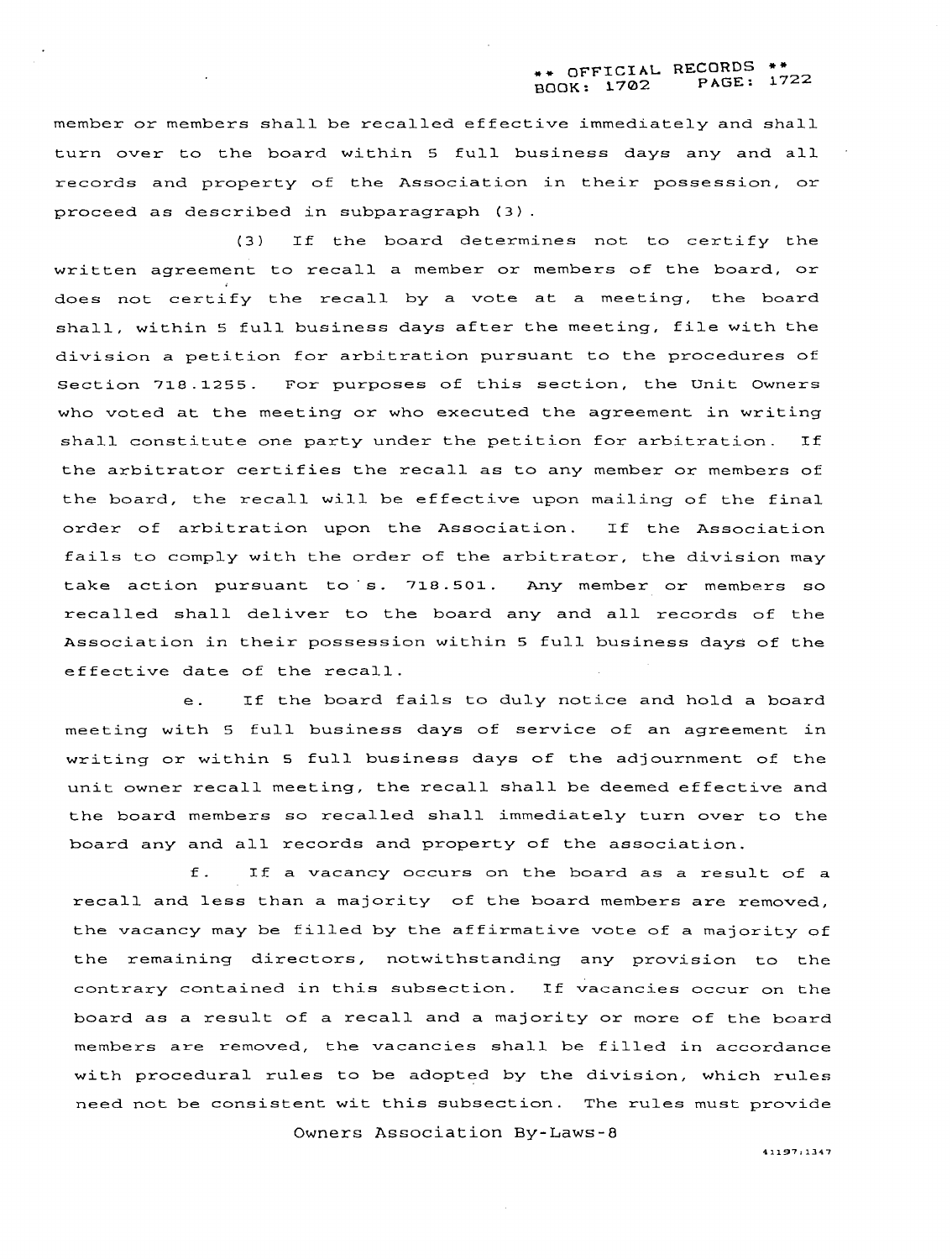### \*\* **OFFICIAL RECORDS** \*\* **BOOK: 1702 PAGE: 1723**

procedures governing the conduct of the recall election as well as the operation of the association during the period after a recall but prior to the recall election.

 $\mathcal{L}^{(1)}$  and  $\mathcal{L}^{(1)}$  are  $\mathcal{L}^{(2)}$  . The set of the set of the  $\mathcal{L}^{(1)}$ 

9. Provided, however, that notwithstanding the provision in these By-Laws for the election of directors and the provision for . directors' terms shall serve to eliminate the Developer's reserved right to retain control of the Association, after a majority of the Units are sold.

17. Director's Term. The terms of each director's service shall extend until the next annual meeting of the members and subsequently until his successor is duly elected and qualified or until he is removed in the manner elsewhere provided.

18. Director's Organizational Meeting. The organizational meeting of a newly elected Board of Directors shall be held within ten (10) days of their election at such place and time as shall be affixed by the directors at the meeting at which they were elected, and no further notice of the organizational meeting shall be necessary.

19. Reqular Meetings. Regular meetings of the Board of Directors may be held at such time and place as shall be determined from time to time, by a majority of the directors. Notice of regular meetings shall be given to each director, personally or by mail, telephone or telegraph, at least three (3) days prior to the day named for such meeting.

20. Special Meeting. Special meetings of the directors may be called by the President and must be called by the Secretary at the written request of one-fourth (1/4) of the directors. Not less than three (3) days notice of the meeting shall be given personally or by mail, telephone or telegraph, which notice shall state the time, place and purpose of the meeting.

21. Notice of Meetings of the Board of Directors. Adequate notice of all meetings, which notice shall specifically incorporate an identification of agenda items, shall be posted conspicuously on the condominium property at least 48 continuous hours preceding the meeting except in an emergency. Written notice of any meeting at Owners Association By-Laws-9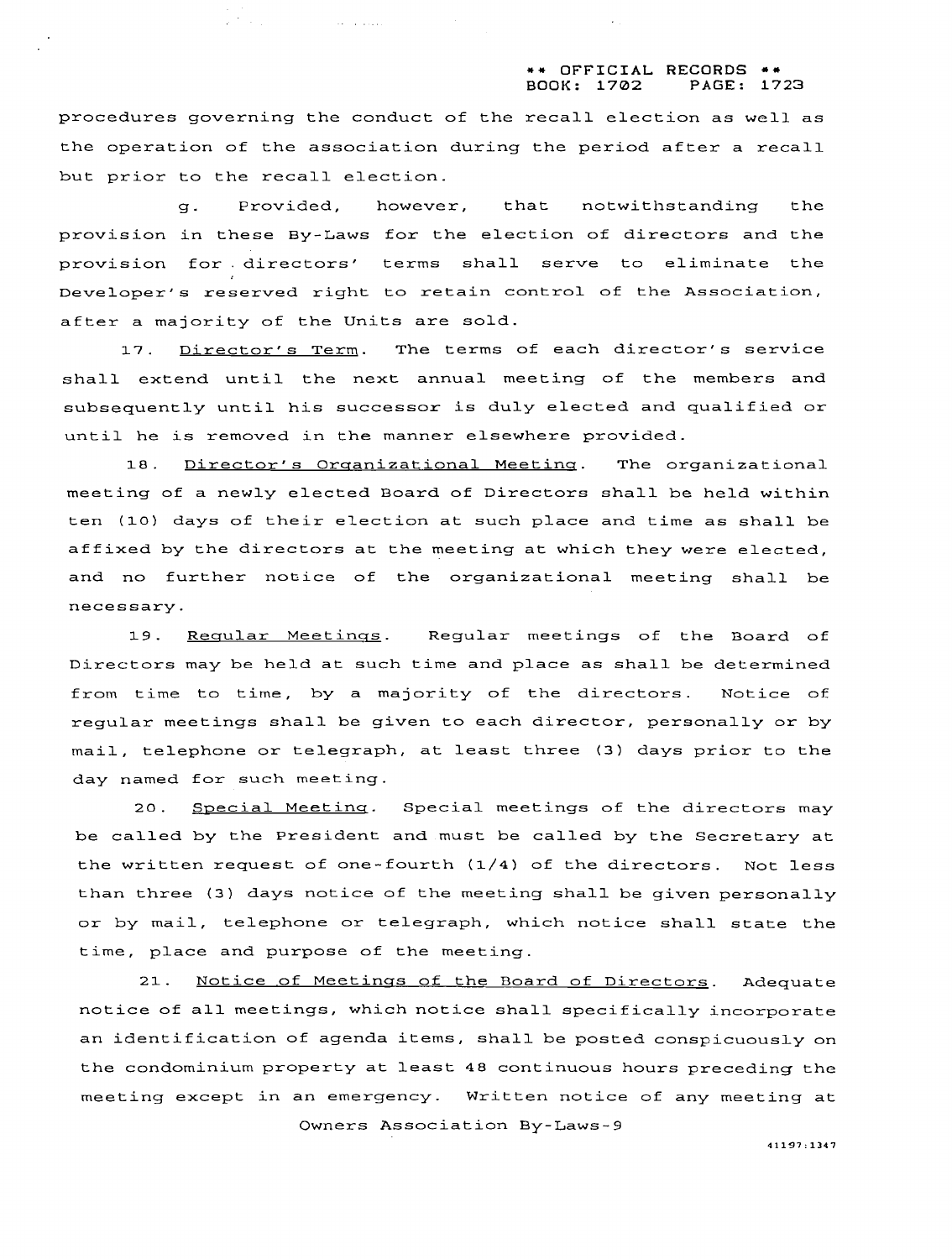which non-emergency special assessments, or at which an amendment to rules regarding use of units will be proposed, discussed or approved, shall be mailed or delivered to the unit owners and posted conspicuously on the condominium property not less than 14 days prior to the meeting. Evidence of compliance with this 14-day notice shall be.made by an affidavit executed by the secretary and filed among the official records of the Association. Notice of any meeting in which regular assessments against unit owners are to be considered for any reason shall specifically contain a statement that assessments will be considered and the nature of any such assessment.

22. Open Meetings and Records. Meetings of the Board of Directors shall be open to all unit owners. Minutes of all meetings of the members or the Board of Directors shall be kept in a book available for inspection by apartment owners or their authorized representatives, and Board members at any reasonable time. Said minutes shall be retained for a period of not less than seven (7) years.

**23.** Waiver of Notice. Any director may waive notice of a meeting before or after the meeting and such waiver shall be deemed equivalent to the giving of notice.

24. Quorum. A quorum at director's meetings shall consist of a majority of the entire Board of Directors. The acts approved by a majority of those present at a meeting at which a quorum is present shall constitute the acts of the Board of Directors, except when approval by a greater number of directors as required by the Declaration of Condominium of the condominium operated by the Association, the Articles of Incorporation of the Association and these By-Laws.

25. Adjourned Meetings. If at any meeting of the Board of Directors there is less than a quorum present, the majority of those present may adjourn the meeting from time to time until a quorum is present and after notice has been provided. At any adjourned meeting any business that might have been transacted at

Owners Association By-Laws-10

 $\sim$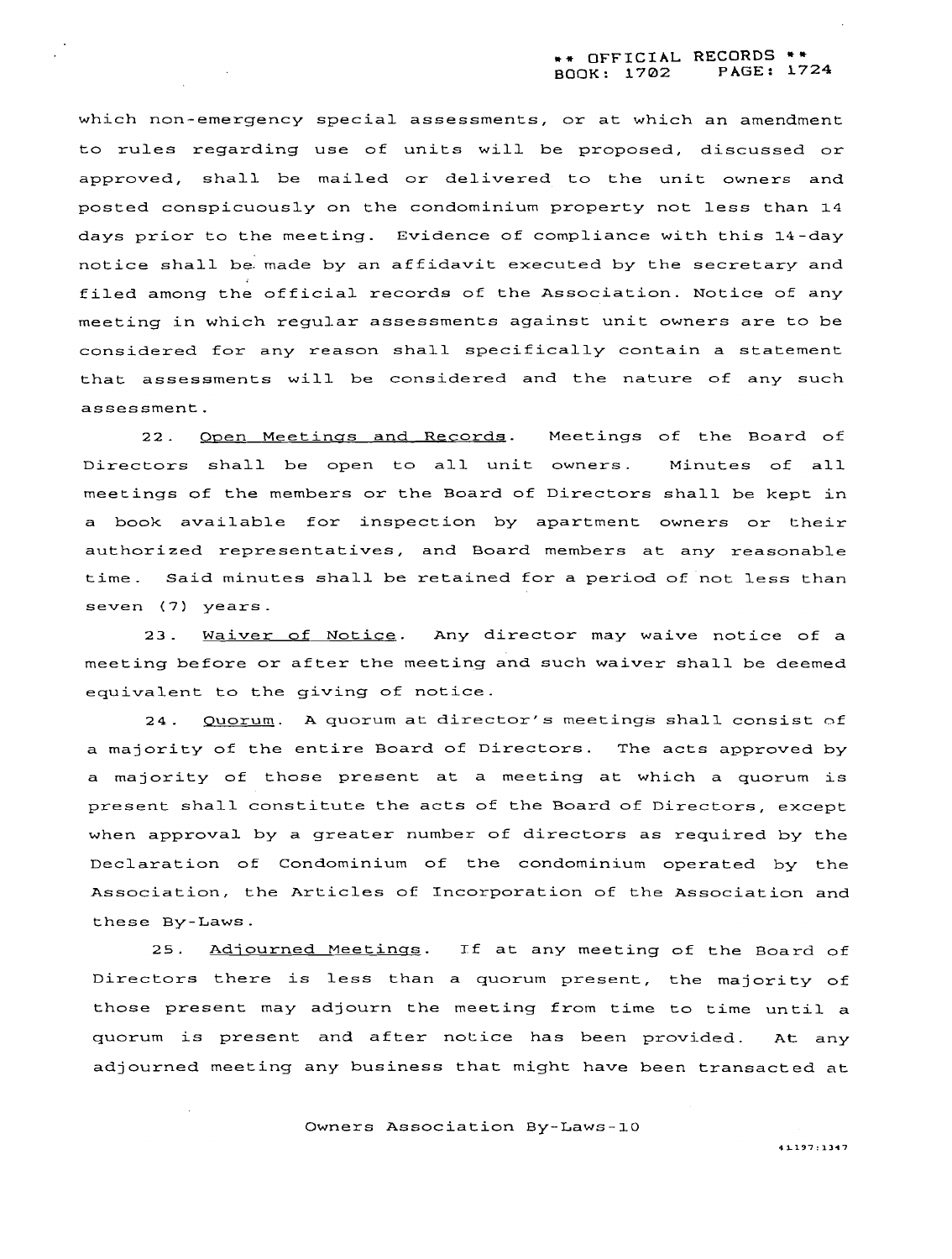# **tt OFFICIAL RECORDS** \*\* **BOOK: 1702 PAGE: 1725**

the meeting as originally called may be transacted without further notice.

26. Director Action.

a. Joinder in Meeting by Approval of Minutes. The joinder of a director in the action of a meeting by signing or otherwise concurring in the minutes of that meeting shall constitute the presence of such director at such meeting; however, it shall not constitute the presence of such director for the purpose of determining a quorum.

b. Presumption of Consent. A director of the Association who is present at a meeting of the board at which action on any corporate matter is taken shall be presumed to have assented to the action taken, unless he votes against such action or abstains from voting in respect thereto because of an asserted conflict of interest. Directors may not vote by proxy or by secret ballot at board meetings. A vote or abstention for each member present shall be recorded in the minutes.

27. Presiding Officer. The presiding officer of directors meetings shall be the chairman of the board if such an officer has been elected; and if none, the President shall preside. In the absence of the presiding officer, the directors present shall designate one of their number to preside.

28. Order of Business. The order of business at a directors meeting shall be:

a. Calling of roll.

b. Proof of due notice of meeting.

- c. Reading and disposal of any unapproved minutes.
- d. Report of officers and committees.
- e. Election of officers.
- f. Unfinished business.
- q. New business.
- h. Adjournment.

**29.** Directors Compensation. Directors fees or other compensation, if any, shall be determined by a majority of the voting interests.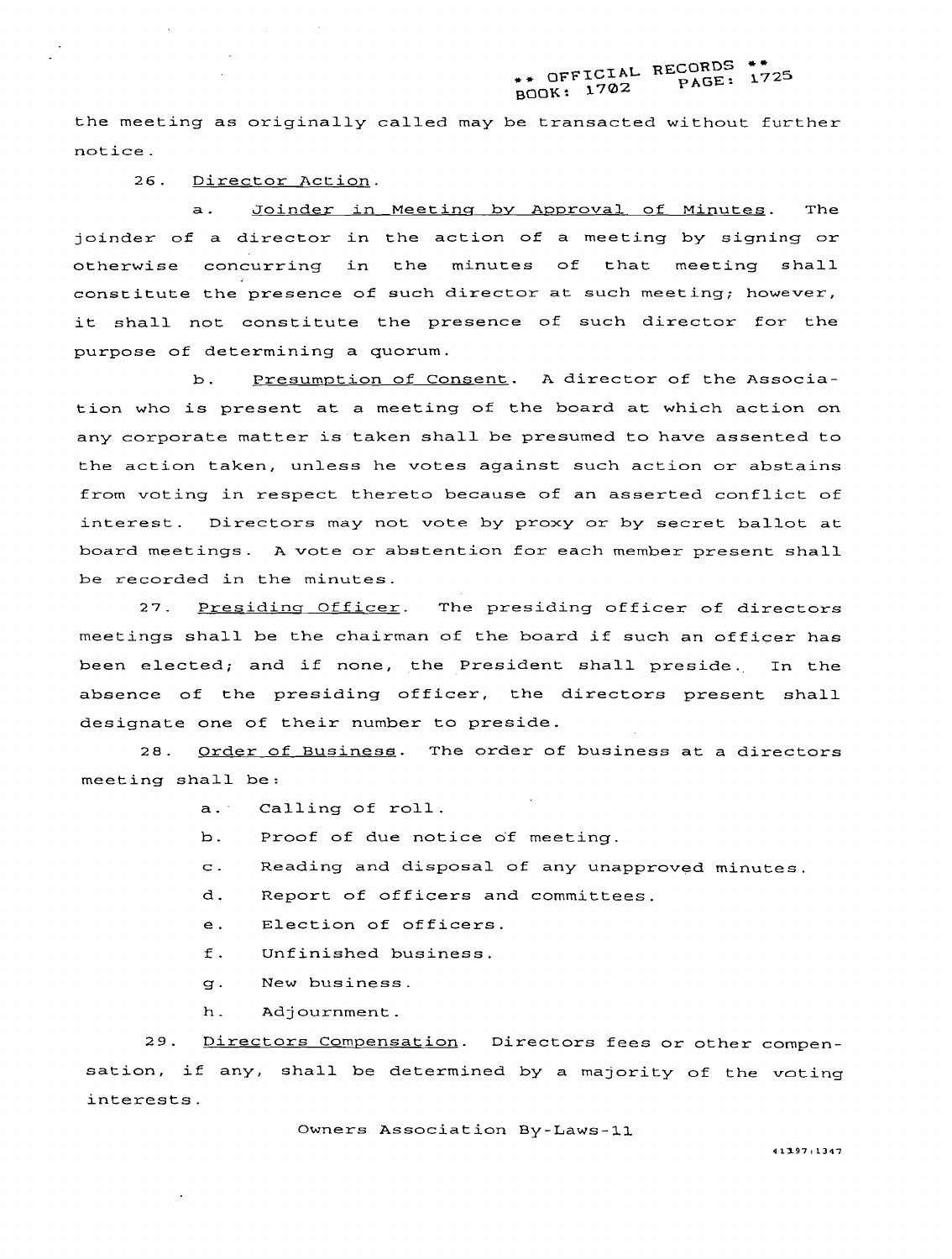## **\*c OFFICIAL RECORDS** \*+ **BOOK: 1702 PAGE: 1726**

30. Powers and Duties of the Board of Directors. All of the powers and duties of the Association existing under the Condominium Act, the Declaration of Condominium of the condominium operated by the Association, the Articles of Incorporation of the Association and these By-Laws shall be exercised exclusively by the Board of Directors, its agents, contractors or employees subject only to the approval by the voting interests when such approval is specifically required.

31. Officers. The executive officers of the Association shall be a President, who shall be a director, a Vice President, who shall be director, a Treasurer, a Secretary, and an Assistant Secretary, all of whom shall be elected annually by the Board of Directors and who may be peremptorily removed by vote of the directors at any meeting. Any person may hold two (2) or more offices except that the President shall not also be the Secretary or an Assistant Secretary. The Board of Directors from time to time shall elect such other officers and designate their powers and duties as the Board shall find to be necessary or convenient to manage the affairs of the Association.

32. President. The President shall be the chief executive officer of the Association. He shall have all of the powers and duties usually vested in the office of President of an Association, including but not limited to the power to appoint committees from among the members from time to time, as he in his discretion may determine appropriate, to assist in the conduct of the affairs of the Association.

33. Vice President. The Vice President in the absence or disability of the President shall exercise the powers and perform the duties of the President. He also shall assist the President generally and exercise such other powers and perform such other duties as shall be prescribed by the directors.

34. **Secretary**. The Secretary shall keep the minutes of all proceedings of the directors and the members in a businesslike manner and available for inspection by apartment owners and directors at all reasonahle times. He shall attend to the giving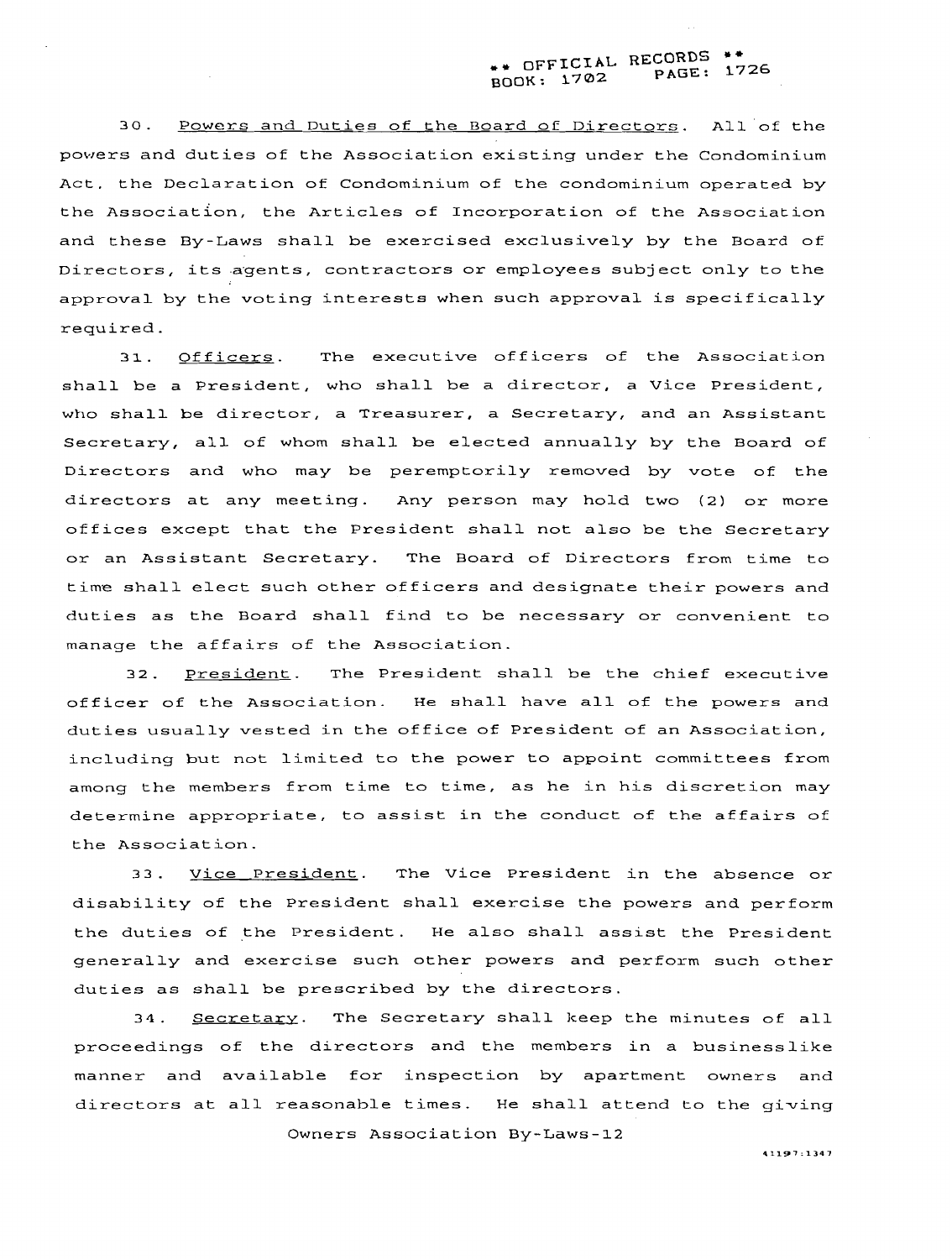# OFFICIAL RECORDS \*\*<br>OK: 1702 PAGE: 1727 BOOK:

and serving of all notices to the members and directors and other notices required by law. He shall have custody of the seal of the Association and affix it to instruments requiring a seal when duly signed. He shall keep the records of the Association, except those of the Treasurer, and shall perform all other duties incident .to the office of Secretary of an Association and as may be required by the directors or the President. The Assistant Secretary shall perform the duties of the Secretary when the Secretary is absent.

35. Treasurer. The Treasurer shall have custody of all property of the Association, including funds, securities and evidence of indebtedness. He shall keep the books of the Association in accordance with good accounting practices; he shall submit treasurer's reports to the Board of Directors at reasonable intervals; he shall make the treasurer's records available for inspection by directors or members at reasonable times; and he shall perform all other duties incident to the office of treasurer.

36. Officer Compensation. The compensation of all officers and employees of the Association shall be fixed by the Board of Directors. The provision that directors fees shall be determined by voting interests shall not preclude the Board of Directors from employing a director as an employee of the Association nor preclude the contracting with a director for the management of the condominium operated by the Association, the Association or any portions of the property thereof.

**37.** Fiscal Manaqement. Provisions for fiscal management of the Association as set forth in the Declaration of Condominium of the condominium operated by the Association, the Articles of Incorporation and the Condominium Act shall be supplemented by the following provisions:

a. Budget. The Board of Directors shall adopt a budget for each fiscal year that shall include the estimated funds required to defray the common expenses and to provide and maintain funds according to good accounting practices by accounts and expense classifications including, if applicable, but not limited to the following:

Owners Association By-Laws-13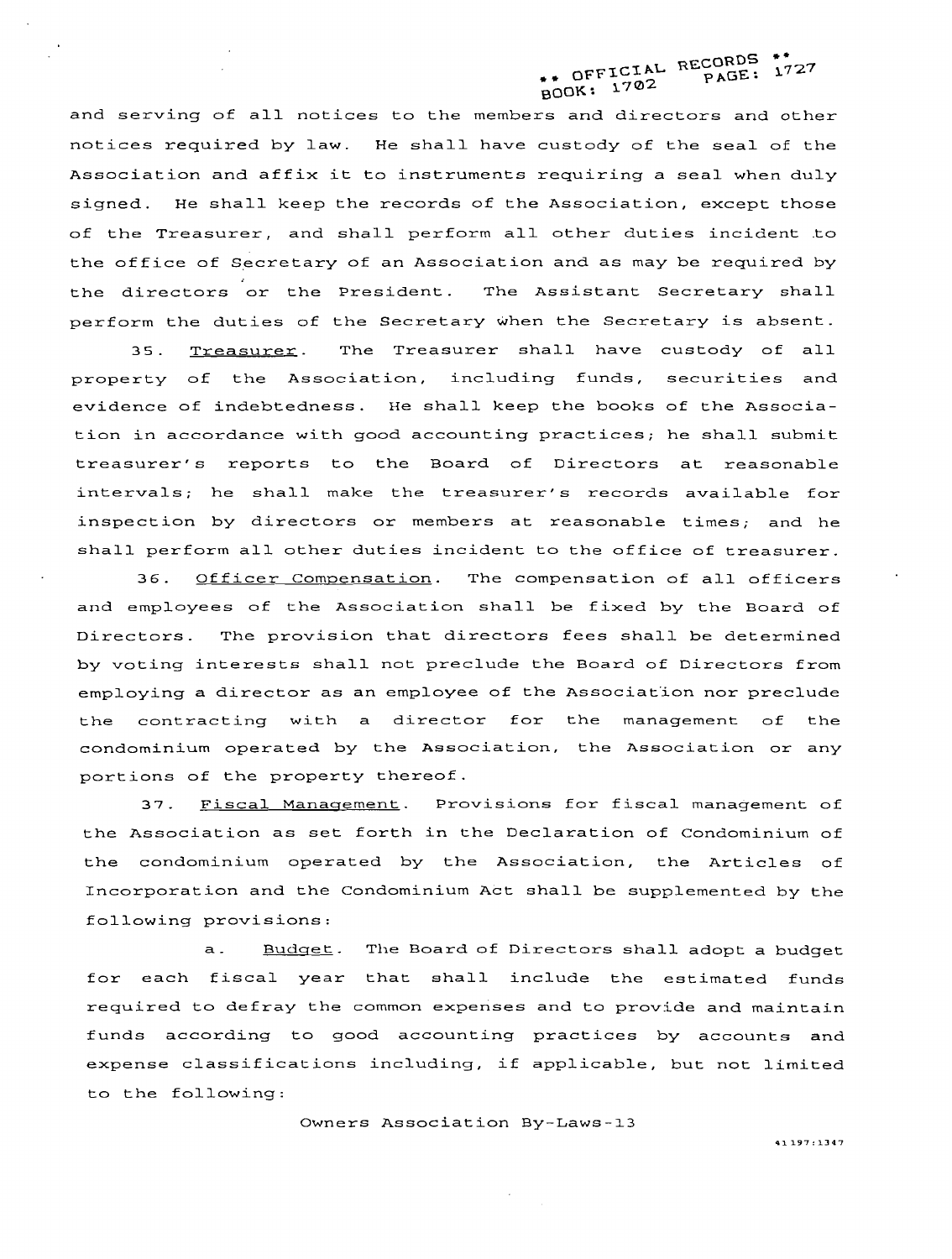# \*\* OFFICIAL RECORDS \*\*<br>PAGE: 1728 **B001<: 1702 PAGE: 1728**

- (1) Administration of the Association
- (2) Management fee
- (3) Maintenance

(4) Rent for recreational and other commonly

(.5) Taxes upon Association Property

- (6) Taxes upon leased area
- (7) Insurance

facilities.

- **(8)** Security provisions
- (9) Other expenses
- (10) Operating Capital

(11) Reserves (In addition to annual operating expenses, the budget shall include reserve accounts for capital expenditures and deferred maintenance. These accounts shall include, but not be limited to, roof replacement, building painting and pavement resurfacing regardless of the amount of deferred maintenance expense or replacement cost, and for any other item for. which deferred maintenance expense or replacement cost exceeds \$10,000. The amount to be reserved shall be computed by means of a formula which is based upon estimated remaining useful life and estimated replacement cost or deferred maintenance expense of each reserve item. The Association may adjust replacement reserve assessments annually to take into account any changes in estimates or extension of the useful life of a reserve item caused by deferred maintenance. This subsection shall not apply to budgets in which the voting interests of the Association have, by a vote of the majority of the total voting interest voting in person or by limited proxy at a duly called meeting of the Association, determined for a fiscal year to provide no reserves or reserves less adequate than required by this subsection.)

Reserve funds and any interest accruing thereon shall remain in the reserve account for authorized reserve expenditures, unless their use for other purposes is approved in advance by a vote of the majority of the total voting interest

Owners **Association By-Laws-14**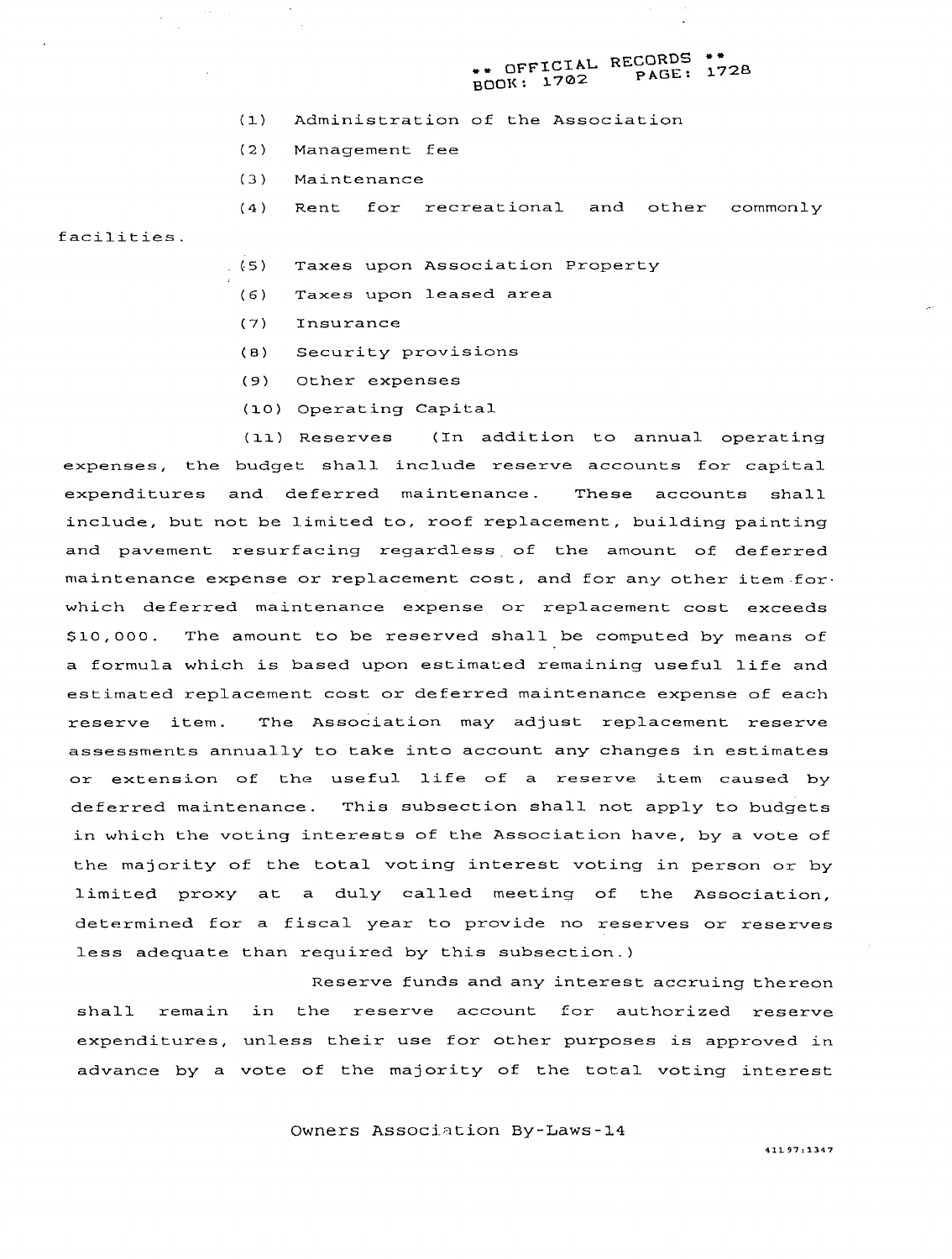## \*\* OFFICIAL RECORDS \*\* **BOOK: 1702 PAGE: 1729**

voting in person or by limited proxy at a duly called meeting of the Association.

(12) Fees payable to Division

(13) Betterments (Betterments shall include the funds to be used for capital expenditures for additional improvements or additional personal property that will be a part of the common elements of the condominium or the property of the Association. )

(14) Operations (Operations shall include the gross revenues, if any, from the use of the common elements or other property owned by the Association and only the additional direct expense required by the revenue producing operation. Any surplus from such operations shall be used to reduce the assessments in the year following the year in which the surplus is realized. Any losses from such operation shall be met by assessments in the year following the year in which the loss is realized, unless funds cannot be adequately and timely raised in such fashion, in which event the required funds shall be provided by special assessment. )

b. Adoption of Budget. A copy of the proposed annual budget of common expenses shall be mailed to the owners not less than fourteen (14) days prior to the meeting at which the budget will be considered, together with a notice of that meeting. The owner shall be given written notice of the time and place at which such meeting of the Board of Directors to consider the budget shall be held, and such meeting shall be open to the owners. If an adopted budget requires assessment against the apartment owners in any fiscal or calendar year exceeding 115% of the assessments for the preceding year, the Board, upon written application of 10% of the voting interests to the Board, shall call a special meeting of the owners within thirty (30) days, upon not less than ten (10) days written notice to each owner. At the special meeting, owners shall consider and enact a budget upon vote of two-thirds (2/3) of the voting interests.

In any event, the Board of Directors may propose a budget to the owners at a meeting of the members or in writing, and if the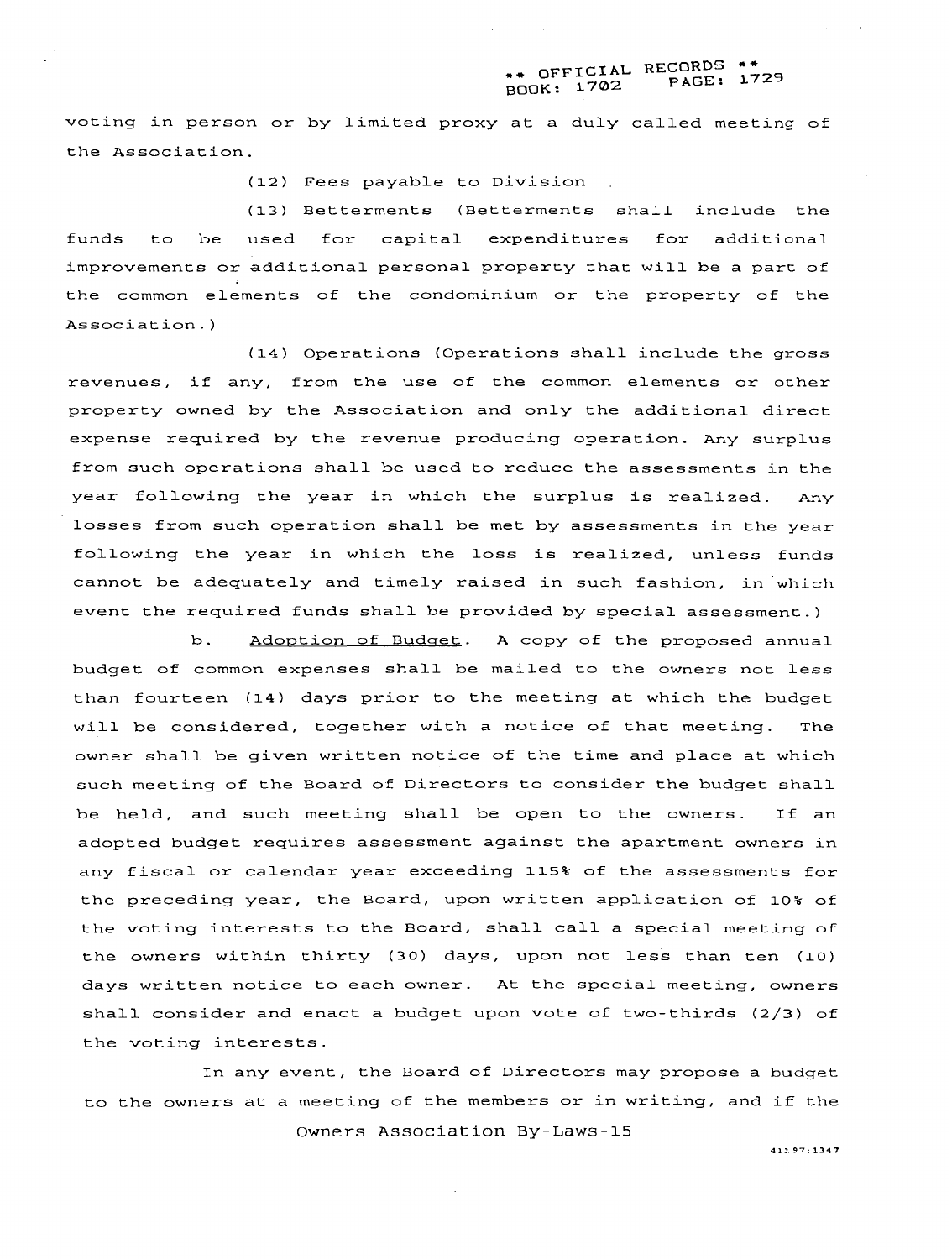budget or proposed budget is approved by the voting interests at the meeting or by a majority of all voting interests in writing, the budget shall be adopted. If a meeting of the unit owners has been called and a quorum is not attained or a substitute budget is not adopted by the unit owners, the budget adopted by the board of directors shall.go into effect as scheduled.

In determining whether assessments exceed 115% of similar assessments in prior years, any authorized provisions for reasonable reserves for repair or replacement of the condominium property, anticipated expenses by the condominium association which are not anticipated to be incurred on a regular or annual basis, or assessments for betterments to the condominium property shall be excluded from the computation. However, as long as the Developer is in control of the Board of Directors, the Board shall not impose an assessment for any year greater than 115% of the prior fiscal or calendar year's assessment without approval of a majority of all voting interests.

c. Assessments. The Board of Directors shall make assessments against each unit for its share of the items of the budget in an amount no less than required to provide funds in advance for payment of all the anticipated current operating expenses and for all of the unpaid operating expenses previously incurred. The assessments shall be made for the fiscal year annually in advance and shall be due annually on the first day of each year for which the assessments are made. If an annual assessment is not made as required, an assessment shall be presumed to have been made in the amount of the last prior assessment and such annual assessment shall be due on the first day of each year until changed by an amended assessment. In the event the annual assessment shall be insufficient in the judgment of the Board of Directors, the Board of Directors shall amend the budget and shall make amended assessments for the balance of the year in sufficient amounts to meet the expenses for the year; provided, however, that any account of the amended budget that exceeds the limit upon

**Owners Association By-Laws-16**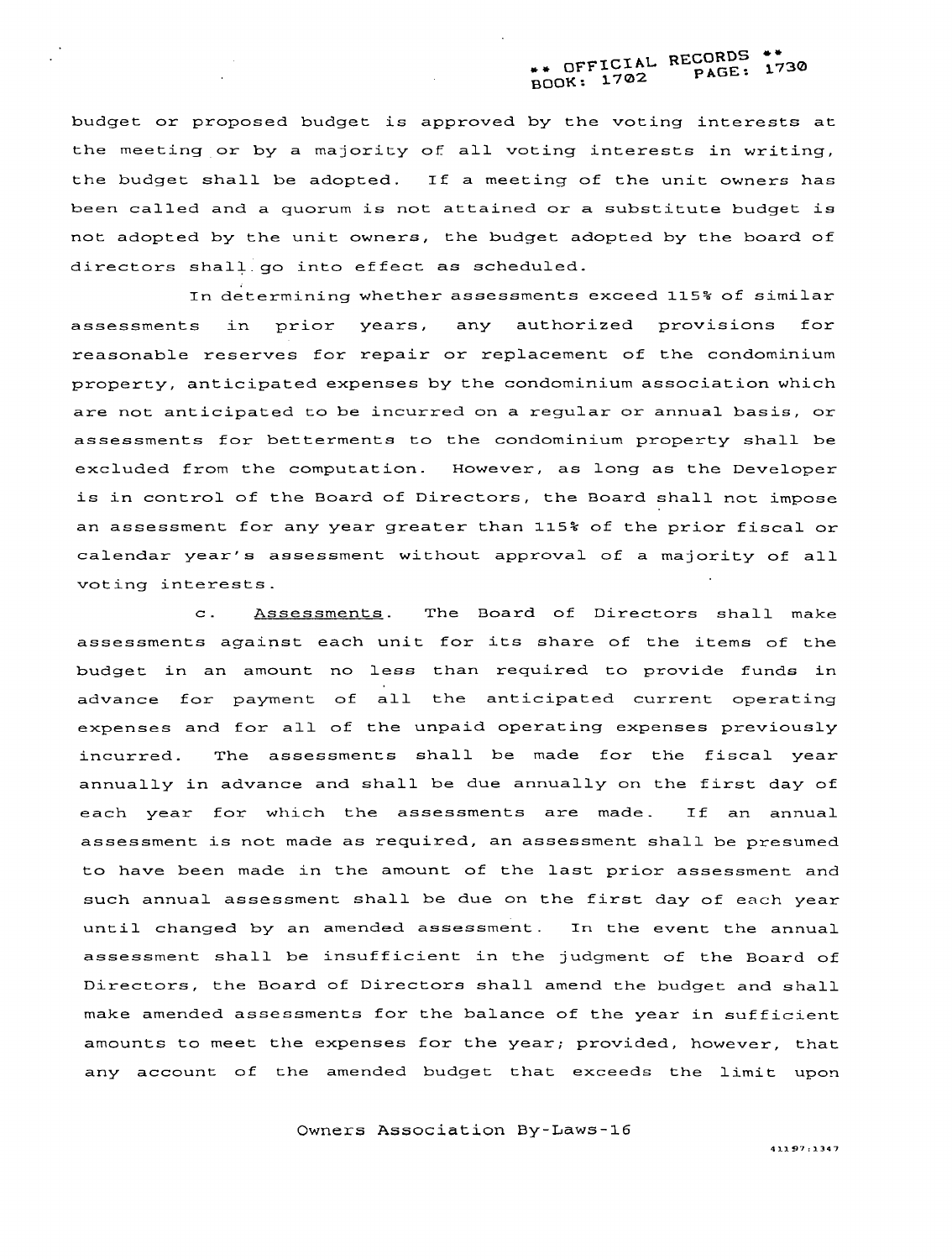increases for that year shall be subject to approval of membership of the Association as previously required in these By-Laws.

d. Reserves. If a meeting of the unit owners has been called to determine to provide no reserves or reserves less adequate than required, and such result is not attained or a quorum is not attained; the reserves, as included in the budget, shall go into effect. For budgeting purposes, reserves may be calculated as if the items for which reserves are being established will be in service for the entire time of the budget period. However, for purposes of funding reserves, no amount need actually be funded for reserves on any item for any part of the budget period until the first day of the month following the date said item is actually placed in service. Any portion of assessments actually collected under an adopted budget that would have been available to fund reserves, but for this provision, shall be considered operating contingency funds, available to be applied to other operating expenses of the Association. This provision is in recognition of the fact that completion of construction and the timing of actually placing items in service is difficult to estimate. In circumstances where estimated budgets may include line item amounts that may be inconsistent with the actual time items are placed in service, the actual time items are placed in service shall control, consistent with the above provisions relative to reserves.

38. Special Assessments. Assessments for common expenses of emergencies that cannot be paid from the annual assessment for common expenses shall be made only after notice of the need for such is given to the apartment owners concerned. After such notice and upon approval in writing by persons entitled to cast more than one-half (1/2) of the votes of the owners concerned, the assessment shall become effective, and shall be paid in such manner as the Board of Directors of the Association may require in the notice of assessment.

**39.** Depositorv. The depository of the Association shall be such bank or banks as shall be designated from time to time by the directors and in which the monies 'from such accounts shall be

Owners Association By-Laws-17

**41197 :I347**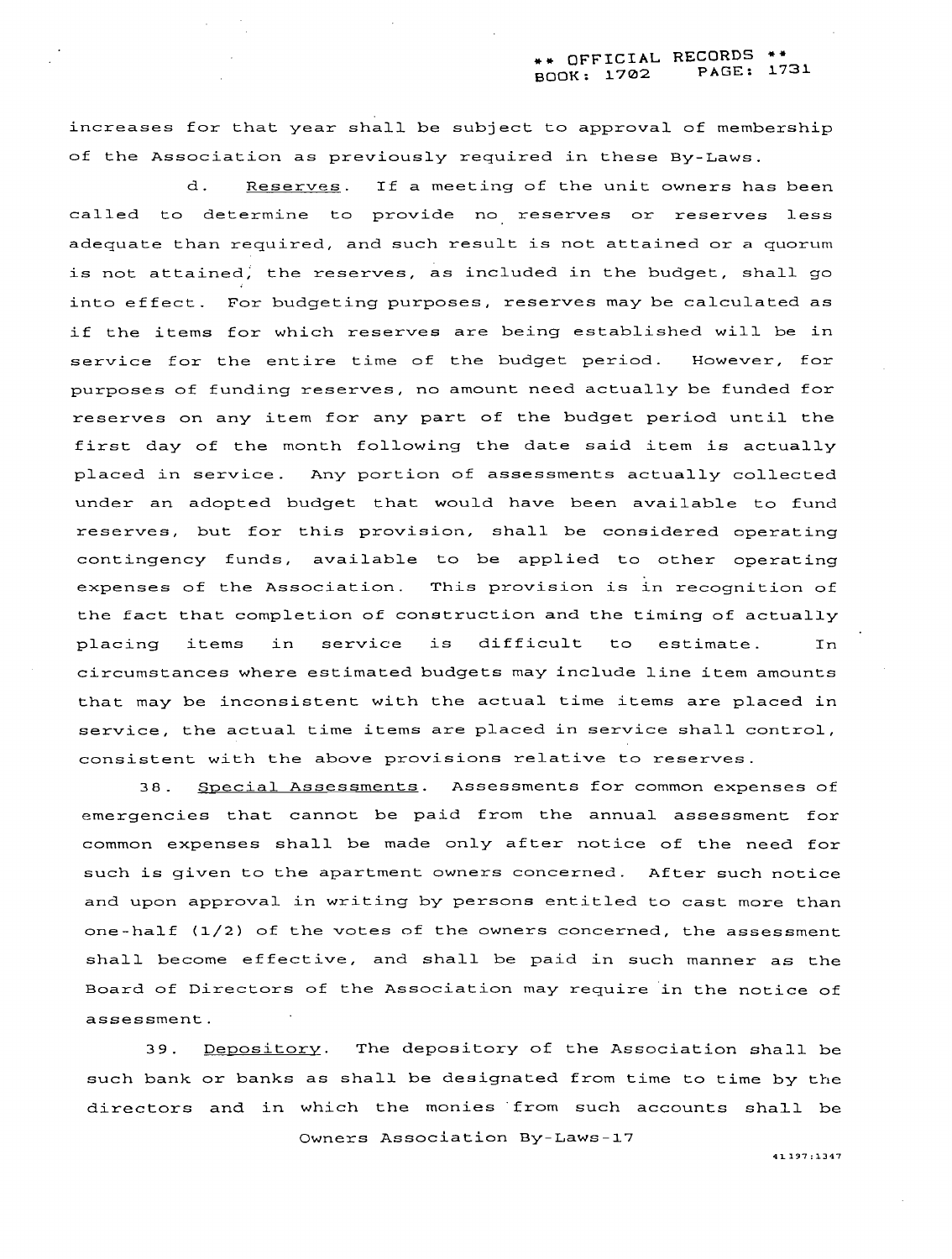withdrawn only by checks signed by such persons as are authorized by the directors.

40. Parliamentary Rules. Roberts' Rules of Order (latest edition) shall, govern the conduct of Association meetings when not in conflict with the Declaration of Condominium, Articles of Incorporation or'these By-laws.

**41.** Official Records:

a. From the inception of the Association, the Association shall maintain a copy of each of the following, where applicable, which shall constitute the official records of the Association:

(1) The plans, permits, warranties, and other items provided by the Developer pursuant to Section 718.301(4);

(2) A photocopy of the recorded Declaration of each condominium operated by the Association and all amendments thereto;

(3) A photocopy of the recorded By-Laws of the Association and all amendments thereto;

**(4)** A certified copy of the Articles of Incorporation of the Association or other documents creating the Association and all amendments thereto;

(5 A copy of the current rules of the Association;

(6) A book or books containing the minutes of all meetings of the Association, of the board of directors, and of unit owners, which minutes shall be retained for a period of not less than seven (7) years;

(7) A current roster of all unit owners, their mailing addresses, unit identifications, voting certifications and if known, telephone numbers;

**(8)** All current insurance policies of the Association and condominiums operated by the Association;

**(9)** A current copy of any management agreement, lease, or other contract to which the Association is a party or under which the Association or the unit owners have an obligation or responsibility;

Owners Association By-Laws-18

 $\mathcal{L}^{\text{max}}$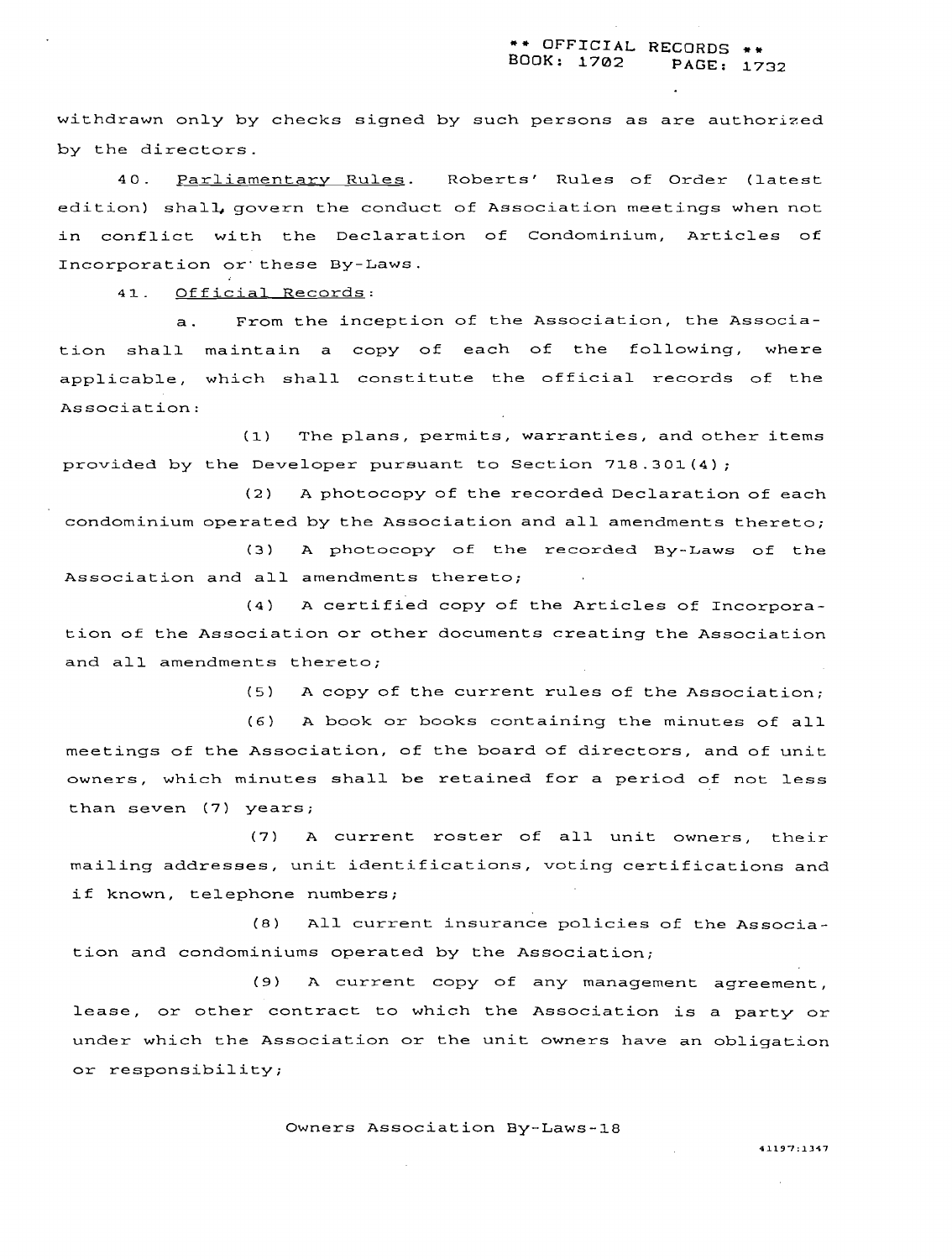(10) Bills of sale or transfer for all property owned by the Association;

(11) Accounting records for the Association and separate accounting records for each condominium it operates, according to good accounting practices. All accounting records shall be maintained for a period of not less than seven (7) years. The accounting records shall include, but are not limited to:

(i) Accurate, itemized, and detailed records of all receipts and expenditures.

(ii) A current account and a monthly, bimonthly, or quarterly statement of the account for each unit designating the name of the unit owner, the due date and amount of each assessment, the amount paid upon the account, and the balance due.

(iii) All audits, reviews, accounting statements, and financial reports of the Association or condominium.

(iv) All contracts for work to be performed. Bids for work to be performed shall also be considered official records and shall be maintained for a period of one (1) year.

(12) Ballots, sign-in sheets, voting proxies, and all other papers relating to elections, which shall be maintained for a period of one (1) year from the date of the meeting which the

(13) All rental records when the Association is acting as agent for the rental of condominium units.

(14) A copy of the current Question and Answer Sheet as described in S718.504, Florida Statutes.

(15) All other records of the Association not specifically included in the foregoing which are related to the operation of the Association.

**b.** The official records of the Association shall be maintained in the county in which the condominium is located or within twenty-five (25) miles of the property if maintained in another county.

c. The official records of the Association are open to inspection by any Association member or the authorized

Owners Association By-Laws-19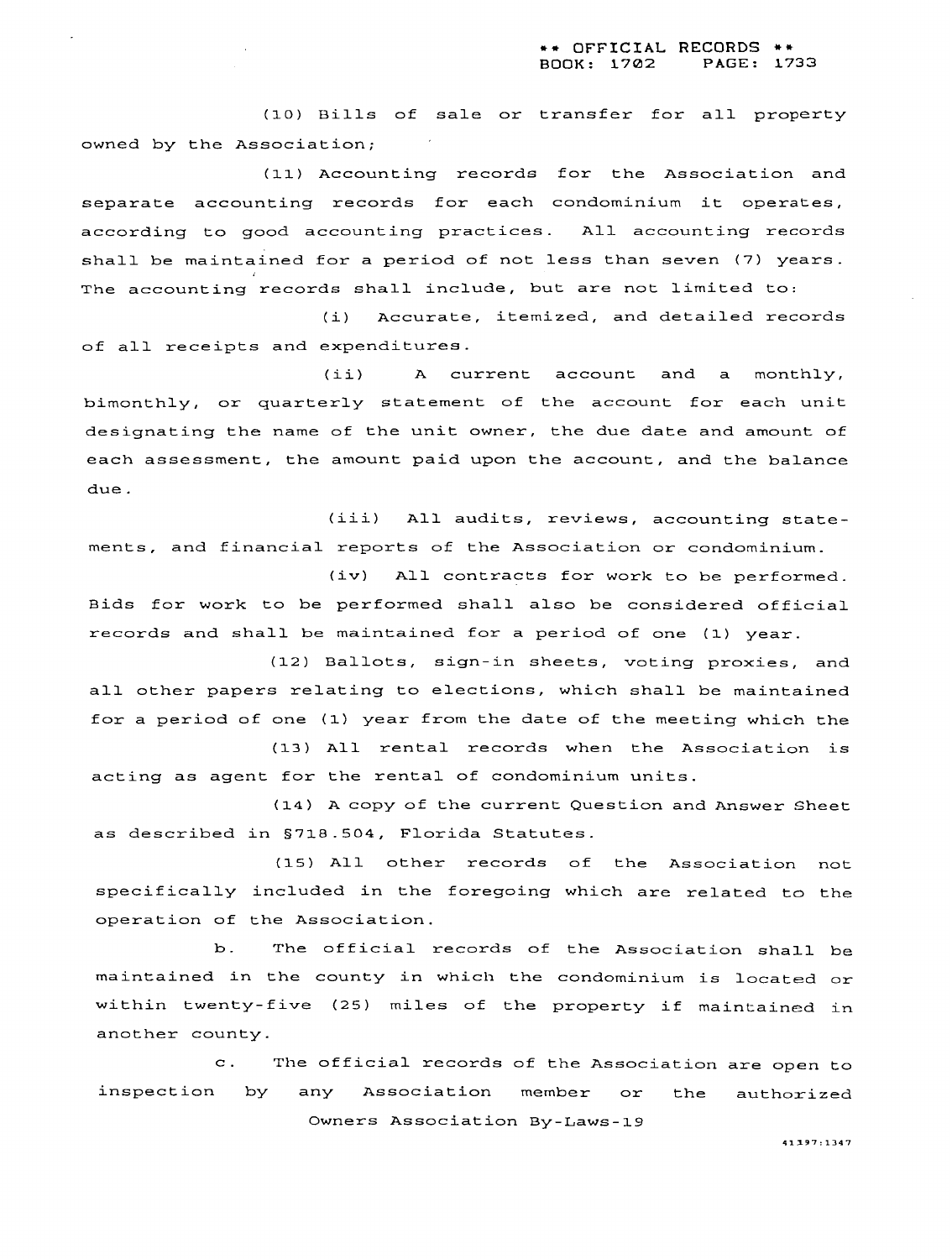### \*\* **OFFICIAL RECORDS** \*\* **BOOK: 1702 PAGE: 1734**

representative of such member at all reasonable times. The right to inspect the records includes the right to make or obtain copies at the reasonable expense, if any of the Association member. The Association may adopt reasonable rules regarding the frequency, time, location, notice and manner of record inspection and copying. The failure of an Association to provide the records within ten **(10)** working days after receipt of a written request shall create a rebuttable presumption that the Association willfully failed to comply with this paragraph. A unit owner who is denied access to official records is entitled to the actual damages or minimum damages for the Association's willful failure to comply with this paragraph. The minimum damages shall be **\$50** per calendar day up to ten **(10)** days, the calculation to begin on the eleventh working day after receipt of the written request. Failure to permit inspection of the Association records as provided herein entitles any person prevailing in an enforcement action to recover reasonable attorneys' fees from the person' in control of the records who, directly or indirectly, knowingly denied access to the records for inspection. The Association shall maintain an adequate number of copies of the Declaration, Articles of Incorporation, By-Laws, and rules, and all amendments to each of the foregoing, as well as the Question and Answer Sheet provided for in **5718.504,** Florida Statutes, on the condominium property to ensure their availability to unit owners and prospective purchasers, and may charge its actual costs for preparing and furnishing these documents to those requesting the same.

 $\alpha_{\rm{max}} = 1000$ 

d. The Association shall prepare a Question and Answer Sheet as described in **5718.504,** Florida Statutes, and shall update it annually.

42. **Annual Financial Report.** Within sixty (60) days following the end of the fiscal year or calendar year of annually on such date as is otherwise provided in the bylaws of the Association, the Board of administration of the association shall mail or furnish by personal delivery to each Unit Owner a complete financial report of actual receipts and expenditures for the **Owners Association By-Laws-20**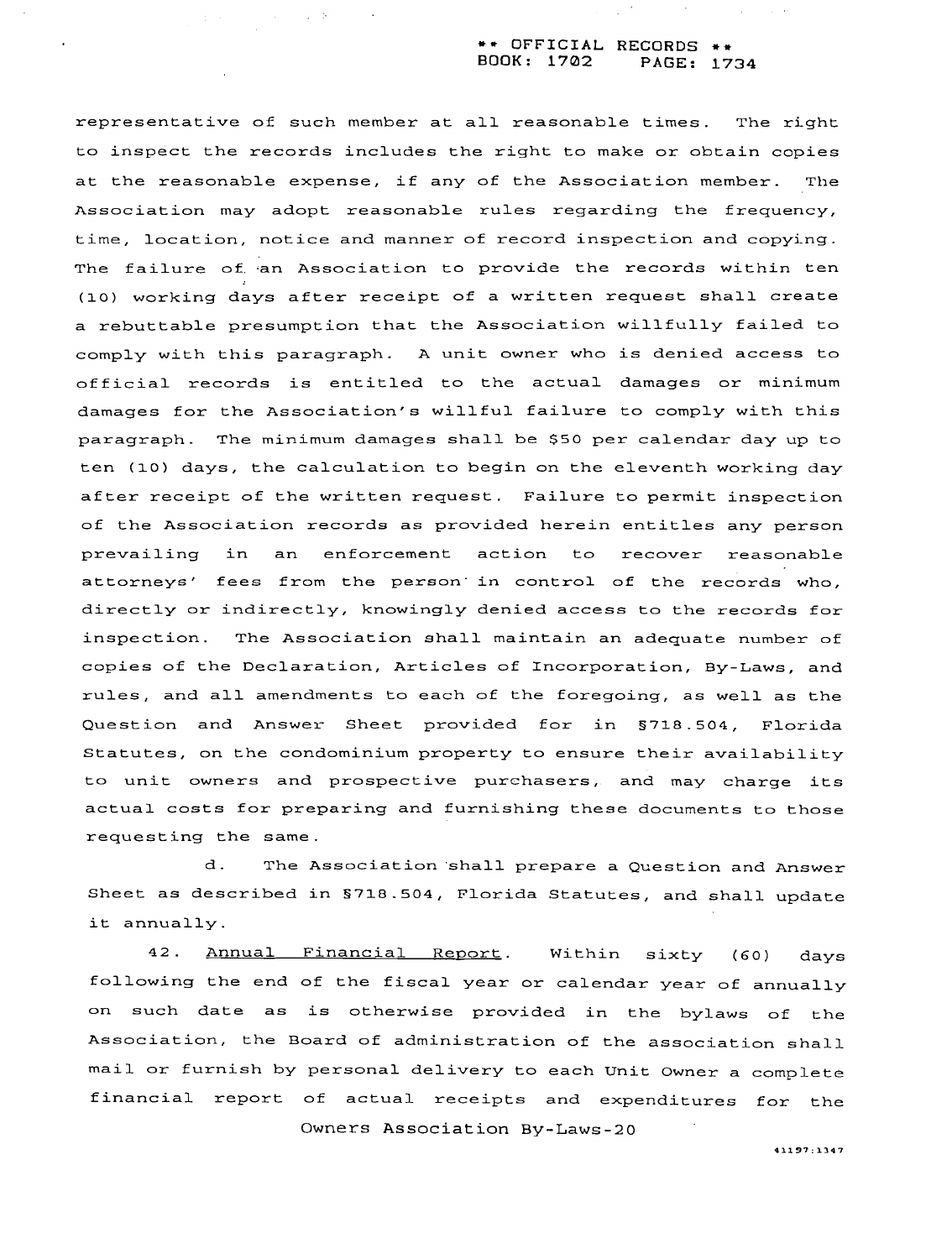### \* OFFICIAL RECORDS \*\*<br>DOK: 1702 PAGE: 1735 **BOOK: 1702 PAGE: 1735**

previous twelve (12) months, or a complete set of financial statements for the preceeding fiscal year prepared in accordance with generally accepted accounting principals. The report shall show the amounts of receipts by accounts and receipt classifications and shall show the amounts of expenses by accounts and expense classifications, including, if applicable, but not limited to, the following:

- a. Costs for security;
- b. Professional and management fees and expenses;
- c. Taxes;
- d. Costs for recreational facilities;
- e. Expenses for refuse collection and utility services;
- f. Expenses for lawn care;
- $g$ . Costs for building maintenance and repair;
- h. Insurance costs;
- i. Administrative and salary expenses; and
- i. Reserves for capital expenditures, deferred maintenance, and any other category for which the association maintains a reserve account or accounts.

43. Fidelity Bonds. The Association shall obtain and maintain Fidelity bonding of all persons who control or disburse funds of the Association in the principal sum of not less than \$10,000 for each such person; provided, however, if the Association's gross receipts exceed \$100,000, but do not exceed \$300,000, the bond shall be in the amount of \$30,000 for each such person. The Association shall bear the cost of bonding. However, in the case of a person providing management services to the Association and required to be licensed pursuant to **S468.432,**  Florida Statute, the cost of bonding may be reimbursed by the Association; all such persons providing management services to an Association shall provide the Association with a certificate of insurance evidencing compliance with this paragraph.

44. Fines. In addition to all remedies provided in the Declaration of Condominium of the condominium operated by the Owners Association By-Laws-21

**41197 :I347**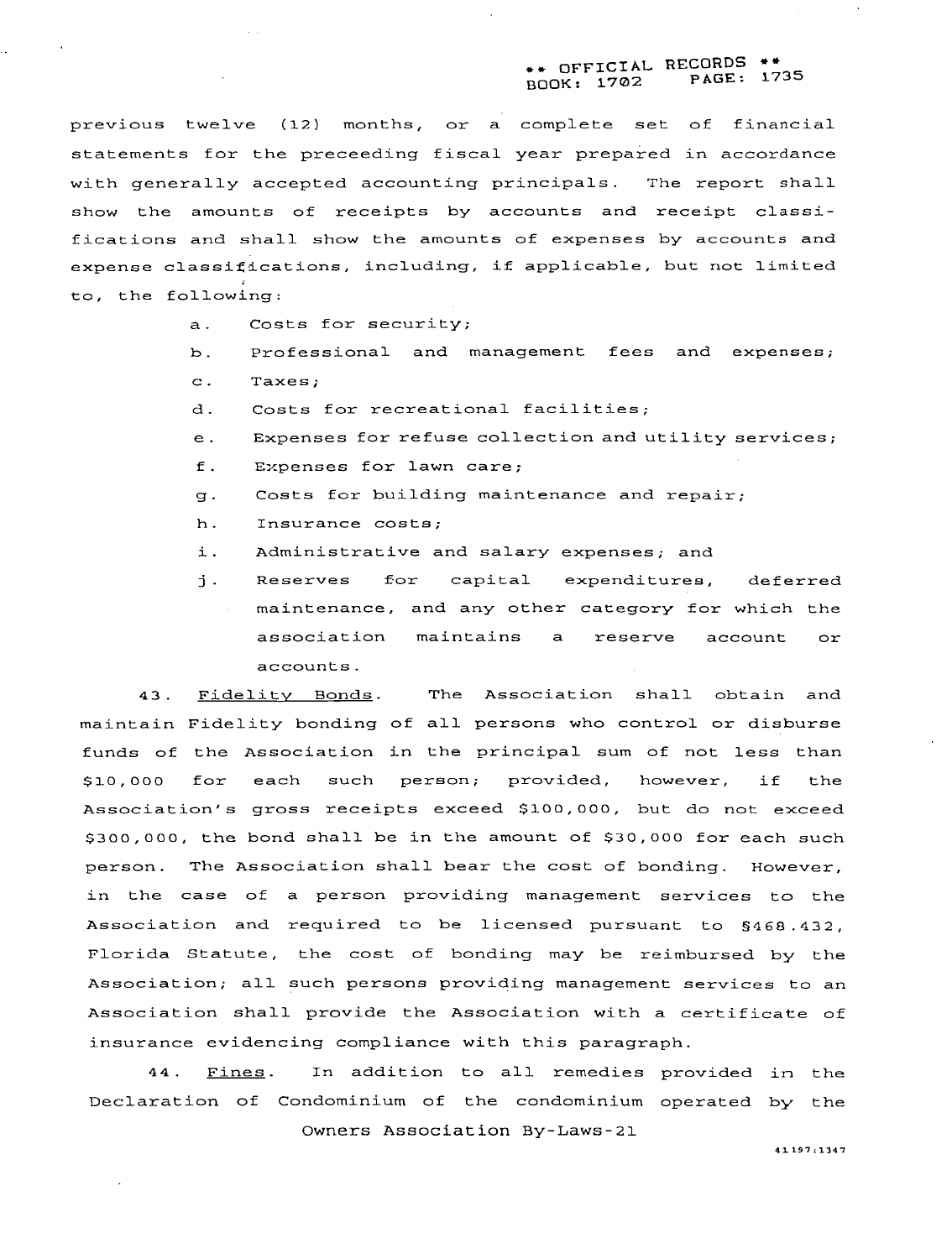### \*+ **OFFICIAL RECORDS** \*\* **BOOK: 1702 PAGE: 1736**

Association, the Articles or these By-Laws, the Board of Directors of the Association may, upon reasonable notice of not less than **14**  days and an opportunity for hearing, fine and charge any offending member a sum not to exceed One Hundred Dollars **\$100.00** for each in£ raction of the provisions of said Declaration, Articles, By-Laws or reasonable rules and regulations of the Association. However, a fine may be levied on the basis of each day of a continuing violation, with a single notice and opportunity for hearing, provided that no such fine shall in the aggregate exceed **\$1,000.00.**  No fine may be levied except after giving reasonable notice and opportunity for a hearing to the Unit Owner and, if applicable, its licensee or invitee. The hearing must be held before a committee of other Unit Owners. If the committee does not agree with the fine, the fine may not be levied.

The Notice shall include the following:

a. Statement of date, time and place of hearing.

b. Statement of provisions allegedly violated (Declaration, By-Laws, Rules) and

c. Short and plain statement of the matters asserted by the Association.

The party against whom the fine may be levied shall have an opportunity to respond, to present evidence and to provide written and oral argument on all issues involved and shall have an opportunity at the hearing to review, challenge and respond to any material considered by the committee. If the committee agrees with the fine, the Board of Directors shall receive the report of the committee and if the Board approves the recommendation of the committee, the Board may levy the fine. No fines shall become a lien against the unit. The provisions of this paragraph shall not apply to unoccupied units.

45. Transfer Fee. No fee shall be charged by the Association in connection with a transfer, lease, sale or sublease of an apartment which is subject to approval of the Association or its Board of Directors, in excess of the expenditures reasonably required for the transfer or sale, and this expense shall not Owners Association By-Laws-22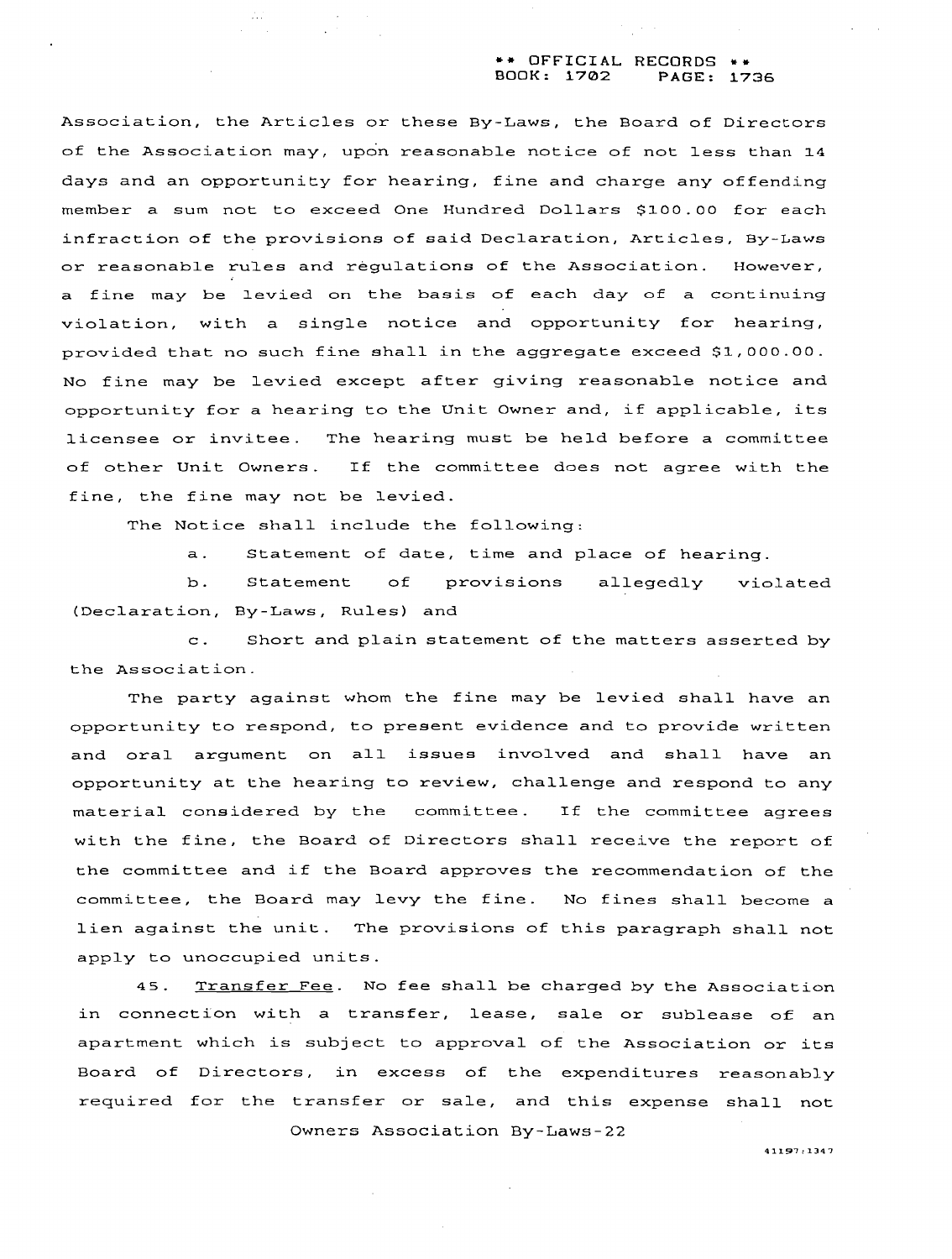### \*\* OFFICIAL RECORDS \*\*<br>pook: 1702 PAGE: 1737 **BOOK: 1702 PAGE: 1737**

exceed **\$100.00.** No charge shall be made in connection with an extension or renewal of a lease.

 $\chi=2.2$ 

**46.** Amendments. In addition to any other method provided under the Declaration or Articles of Incorporation, these By-Laws may be amended in the following manner:

a. .Notice of the subject matter of a proposed amendment shall be included in the notice of any meeting at which a proposed amendment is considered.

b. **A** resolution adopting a proposed amendment may be proposed by either the Board of Directors of the Association or by the voting interests of the Association. Directors and voting interests not present in person or by proxy at the meeting considering the amendment may express their approval in writing, providing such approval is delivered to the Secretary at or prior to the meeting. Except as elsewhere provided, such approvals must be either by:

(1.) Not less than two-thirds **(2/3)** of the voting interests of the entire membership of the Association.

(2) Until the transfer of control from the Developer to unit owners other than the Developer, by two-thirds (2/3) of the directors.

c. No By-Law shall be revised or amended by reference to its title or number only. Proposals to amend existing By-Laws shall contain the full text of the By-Laws to be amended; new words shall be inserted in the text underlined, and the words to be deleted shall be lined through with hyphens. However, if the proposed change is so extensive that this procedure would hinder, rather than assist, the understanding of the proposed amendment, it is not necessary to use underlying and hyphens as indicators of words added or deleted, but, instead, a notation must be inserted immediately preceding the propoeed amendment in substantially the following language:

> "Substantial rewording of By-Law. See By-Law \_\_\_\_\_\_ for present text. "

> > Owners Association By-Laws-23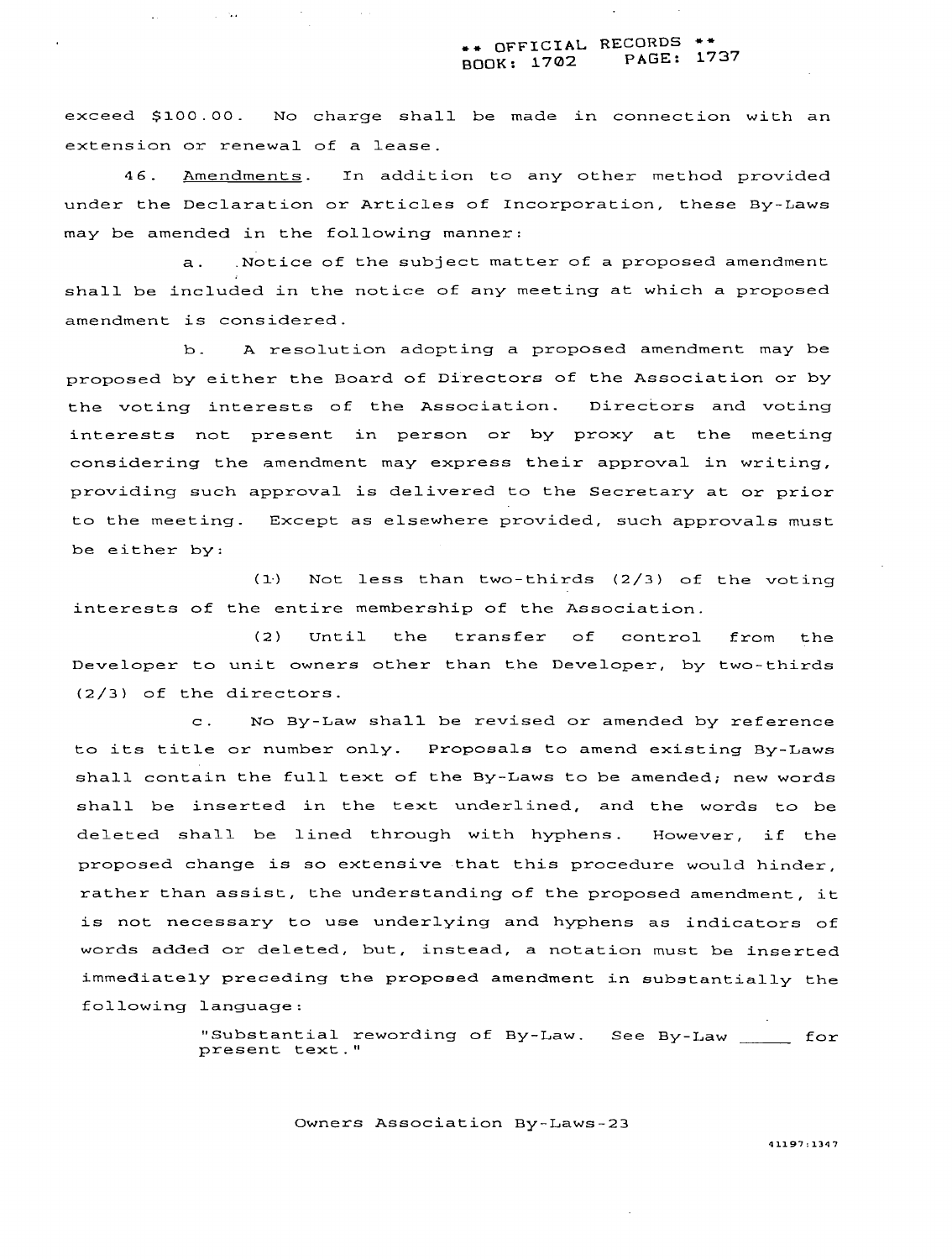# \*\* OFFICIAL RECORDS \*\* **BOOK: 1702 PAGE: 1738**

Non-material errors or omissions in the By-Law process shall not invalidate an otherwise promulgated amendment.

d. No amendment shall abridge, limit or alter the rights reserved by or granted to Peachtree Place, Inc., a Florida corporation, its successors or assigns, or any successor developer, by these By-laws; the Declaration or the Articles of Incorporation . without the prior written consent of Peachtree Place, Inc., a Florida corporation, its successors or assigns, or a successor developer.

47. Alternate Dispute Resolution; Voluntary Mediation; Mandatory Nonbinding Arbitration, Voluntary Arbitration.

a. Definitions. As used in this section, the term "dispute" means any disagreement between two or more parties that involves :

**(1)** The authority of the board of directors, under any law or association document to:

(i) Require any owner to take any action, or not to take any action, involving that owner's unit.

(ii) Alter or add to a common area or element.

**(2)** The failure of a governing body, when required by law or an association document to:

(i) Properly conduct elections.

(ii) Give adequate notice of meetings or

other actions.

(iii) Properly conduct meetings.

(iv) Allow inspection of books and records.

"Dispute" does not include any disagreement that primarily involves title to any unit or common element; the interpretation or enforcement of any warranty; or the levy of a fee or assessment, or the collection of any assessment levied against a party.

b. Voluntary Mediation. Voluntary mediation through Citizen Dispute Settlement Centers as provided for in s. 44.201 is encouraged.

Owners Association By-Laws-24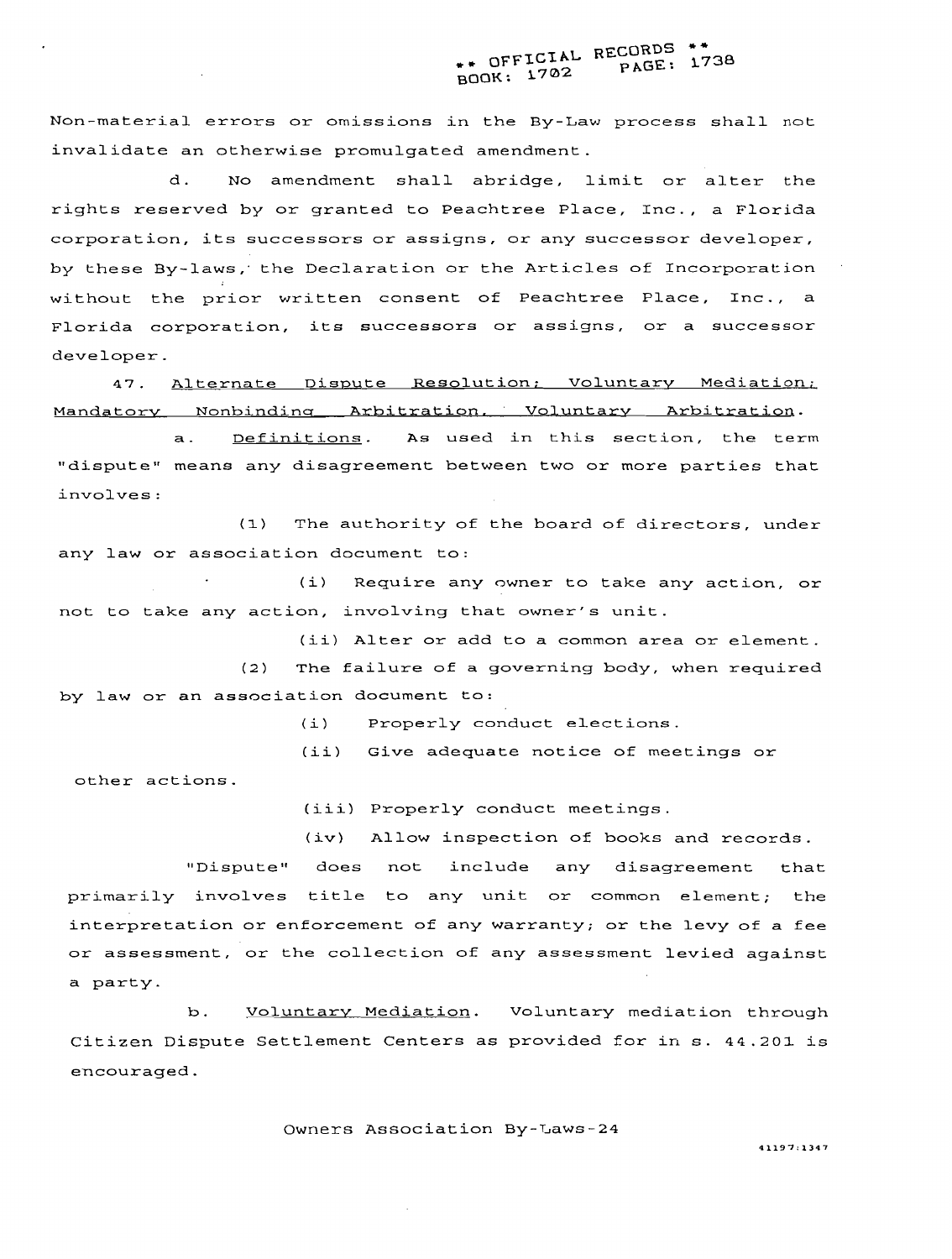# \*\* **OFFICIAL RECORDS** \*\* **BOOK: 1702 PAGE: 1739**

c. Mandatorv Nonbindinq Arbitration Of Disputes. The Division of Florida Land Sales, Condominiums, and Mobile Homes of the Department of Business and Professional Regulation shall employ full-time arbitrators to conduct the arbitration hearings provided by this chapter. No person may be employed by the department as a full-time arbitrator unless he is a member in good standing of The Florida Bar. The department shall promulgate rules of procedure to govern such arbitration hearings. The decision of an arbitrator shall be final; however, such a decision shall not be deemed final agency action. Nothing in this provision shall be construed to foreclose parties from proceeding in a trail de novo. If such judicial proceedings are initiated, the final decision of the arbitrator shall be admissible in evidence.

sa sa tsala.

**(1)** Prior to the institution of court litigation, the parties to a dispute shall petition the division for nonbinding arbitration. Arbitration shall be conducted according to rules promulgated by the division. The filing of a petition for arbitration shall toll the applicable statute of limitations.

(2) At the request of any party to the arbitration, such arbitrator shall issue subpoenas for the attendance of witnesses and the production of books, records, documents, and other evidence and any party on whose behalf a subpoena is issued may apply to the court for orders compelling such attendance and production. Subpoenas shall be served and shall be enforceable in the manner provided by law.

**(3)** The arbitration decision shall be presented to the parties in writing. An arbitration decision shall be final if a complaint for a trial de novo is not filed in a court of competent jurisdiction within **30** days. The right to file for a trial de novo entitles the parties to file a complaint in the appropriate trial court for a judicial resolution of the dispute. The prevailing party may be awarded reasonable attorney's fees.

(4) The party who files a complaint for a trial de novo shall be assessed the other party's arbitration costs, court costs, and other reasonable costs, including attorney's fees, Owners Association By-Laws-25